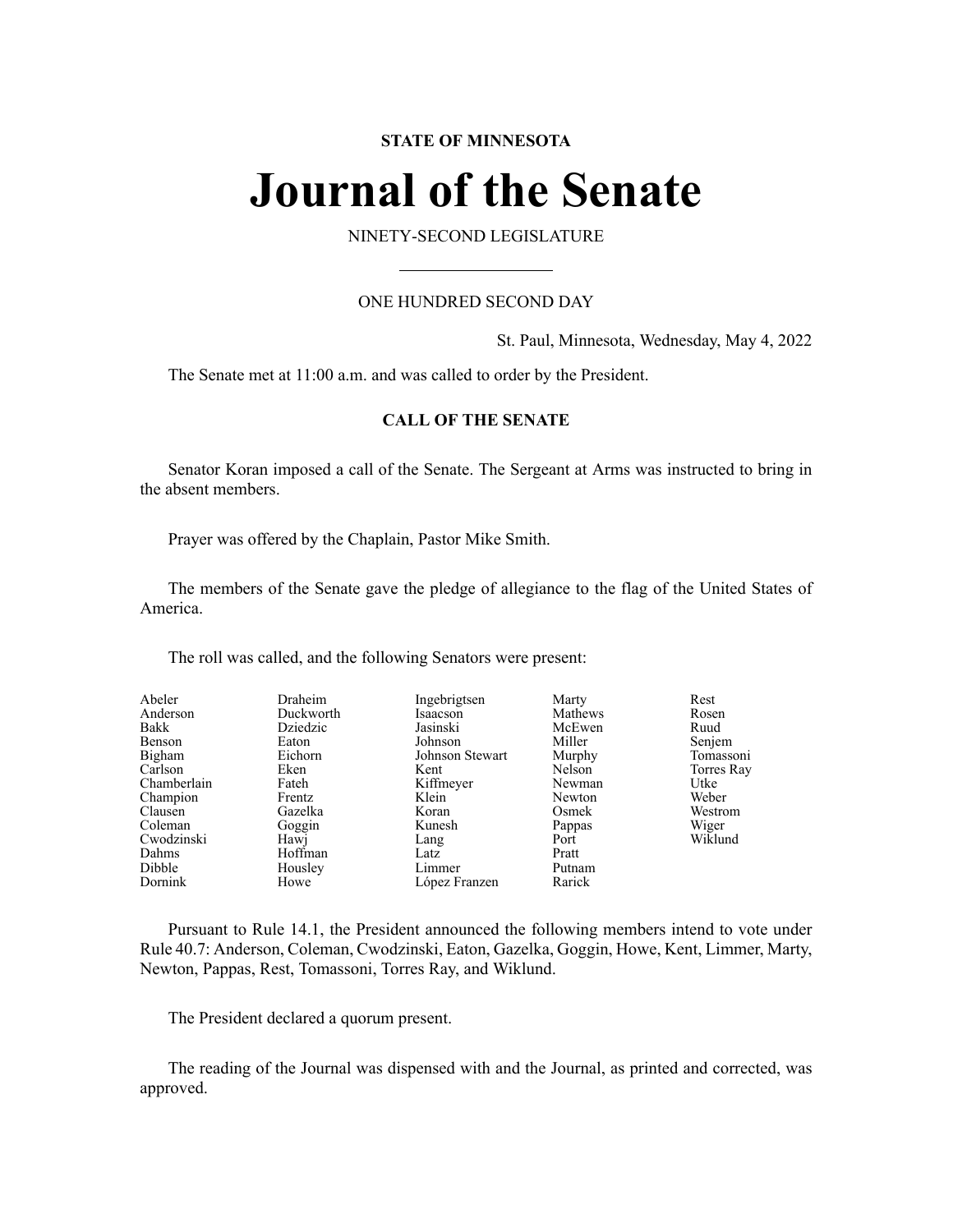7950 JOURNAL OF THE SENATE [102ND DAY

#### **MESSAGES FROM THE HOUSE**

## Mr. President:

I have the honor to announce that the House has acceded to the request of the Senate for the appointment of a Conference Committee, consisting of 5 members of the House, on the amendments adopted by the House to the following Senate File:

**S.F. No. 4062:** A bill for an act relating to state government; appropriating money for environment and natural resources and tourism; modifying previous appropriations; establishing new programs and modifying existing programs; modifying fees; creating accounts; authorizing sales and conveyances of certain land; modifying environmental laws; modifying game and fish laws; modifying water laws; modifying natural resource and environment laws; modifying mining laws; allowing expansion in West Newton Special Use District; requiring reports; making technical corrections; amending Minnesota Statutes 2020, sections 84.027, subdivision 14a, by adding a subdivision; 84.632; 84.788, subdivision 5; 84.82, subdivision 2, by adding a subdivision; 84.821, subdivision 2; 84.84; 84.86, subdivision 1; 84.87, subdivision 1; 84.922, subdivision 4; 85.015, subdivision 10; 90.181, subdivision 2; 97A.015, subdivisions 29, 51; 97A.126, as amended; 97A.137, subdivisions 3, 5; 97A.405, subdivision 5; 97B.031, subdivision 1; 97B.071; 97B.311; 97B.318, subdivision 1; 97B.415; 97B.668; 97C.211, subdivision 2a; 97C.315, subdivision 1; 97C.515, subdivision 2; 103G.201; 103G.211; 103G.223; 103G.271, subdivision 7, by adding a subdivision; 103G.285, by adding a subdivision; 103G.287,subdivisions 4, 5, by adding subdivisions; 103G.289; 115.03, subdivision 1; 115.455; 115.55, by adding a subdivision; 115.77, subdivision 1; 115.84, subdivisions 2, 3; 115A.03, subdivision 35, by adding subdivisions; 115B.52, subdivision 4; 116.03, subdivision 2b; 116.07, subdivision 4d, by adding a subdivision; 116B.03, subdivision 1; 116B.10, by adding a subdivision; 116D.04, subdivision 2a; 116U.55, by adding a subdivision; 127A.353, subdivision 2; 282.04, subdivision 1, by adding a subdivision; 282.08; 297A.94; Minnesota Statutes 2021 Supplement, sections 84.63; 84.631; 84.92, subdivision 8; 85.052, subdivision 6; 92.502; 103G.271, subdivision 4a; 127A.353, subdivision 4; Laws 2015, First Special Session chapter 4, article 4, section 136, as amended; Laws 2021, First Special Session chapter 6, article 1, section 2, subdivision 2; proposing coding for new law in Minnesota Statutes, chapters 93; 115A; repealing Minnesota Statutes 2020, section 97C.515, subdivisions 4, 5; Laws 2012, chapter 236, section 28, subdivision 9, as amended; Laws 2013, chapter 121, section 53; Minnesota Rules, parts 6100.5000, subparts 3, 4, 5; 6100.5700, subpart 4; 6232.0350.

There has been appointed as such committee on the part of the House:

Hansen, R.; Wazlawik; Morrison; Lippert and Heintzeman.

Senate File No. 4062 is herewith returned to the Senate.

Patrick D. Murphy, Chief Clerk, House of Representatives

Returned May 3, 2022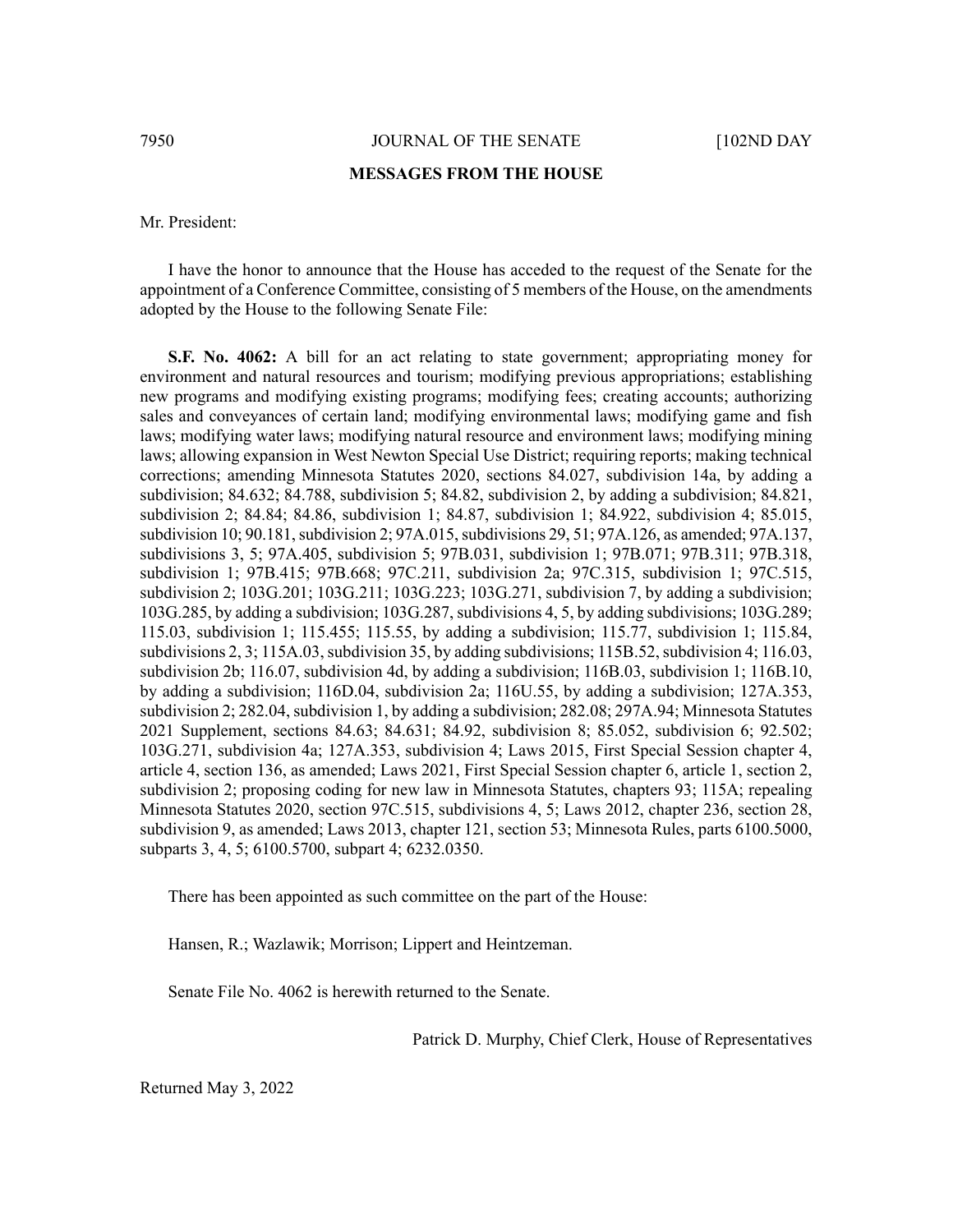I have the honor to announce the passage by the House of the following Senate File, AS AMENDED by the House, in which amendments the concurrence of the Senate is respectfully requested:

**S.F. No. 4410:** A bill for an act relating to health and human services; modifying provisions governing community supports, continuing care for older adults, human services operations and licensing, health care, behavioral health, children and family services, health, health-related licensing boards, scope of practice, and background studies; establishing a Department of Behavioral Health; establishing certain grants; establishing interstate compacts for nurses, audiologists and speech language pathologists, and licensed professional counselors; modifying the expiration dates and repealing certain mandated reports; expanding and renaming the higher education facilities authority to include nonprofit health care organizations; making human services forecast adjustments; appropriating money; requiring reports; amending Minnesota Statutes 2020, sections 3.732, subdivision 1; 13.46, subdivision 7; 15A.0815, subdivision 2; 62J.692, subdivision 5; 62N.25, subdivision 5; 62Q.1055; 62Q.37, subdivision 7; 62Q.47; 103I.005, subdivisions 17a, 20a, by adding a subdivision; 136A.25; 136A.26; 136A.27; 136A.28; 136A.29, subdivisions 1, 3, 6, 9, 10, 14, 19, 20, 21, 22, by adding a subdivision; 136A.32, subdivision 4; 136A.33; 136A.34, subdivisions 3, 4; 136A.36; 136A.38; 136A.41; 136A.42; 136F.67, subdivision 1; 137.68; 144.051, subdivision 6; 144.057, subdivision 1; 144.1222, subdivision 2d; 144.193; 144.294, subdivision 2; 144.4199, subdivision 8; 144.497; 144A.10, subdivision 17; 144A.351, subdivision 1; 144A.483, subdivision 1; 144A.75, subdivision 12; 144E.01, subdivisions 1, 4; 144E.35; 144G.45, subdivisions 6, 7; 145.4134; 145.4716, by adding a subdivision; 145.928, subdivision 13; 147.01, subdivision 7; 147.03, subdivisions 1, 2; 147.037; 147A.28; 147C.15, subdivision 3; 147C.40, subdivision 5; 148.212, subdivision 1; 148F.11, by adding a subdivision; 150A.10, subdivision 1a; 150A.105, subdivision 8; 151.01, subdivision 27; 151.065, subdivisions 1, 3, 7; 152.125; 169A.70, subdivisions 3, 4; 242.19, subdivision 2; 245.4661, subdivision 10; 245.4889, subdivision 3, by adding a subdivision; 245A.11, subdivisions 2, 2a, 7, 7a, by adding a subdivision; 245A.14, subdivision 14; 245A.19; 245C.02, subdivision 17a, by adding a subdivision; 245C.04, subdivisions 1, 4a, by adding subdivisions;  $245C.10$ , by adding subdivisions;  $245C.31$ , subdivisions 1, 2, by adding a subdivision; 245D.10, subdivision 3a; 245D.12; 245F.03; 245F.04, subdivision 1; 245G.01, by adding a subdivision; 245G.05, subdivision 2; 245G.06, subdivision 3, by adding a subdivision; 245G.07, subdivision 1; 245G.08, subdivision 3; 245G.12; 245G.21, by adding a subdivision; 245G.22, subdivision 2;  $252.275$ , subdivisions 4c, 8;  $253B.18$ , subdivision 6;  $254A.19$ , subdivisions 1, 3, by adding subdivisions; 254B.01, subdivision 5, by adding subdivisions; 254B.03, subdivisions 1, 5; 254B.04, subdivision 2a, by adding subdivisions; 254B.05, subdivision 1; 256.01, subdivision 29, by adding a subdivision; 256.021, subdivision 3; 256.042, subdivision 5; 256.045, subdivision 3; 256.9657, subdivision 8; 256.975, subdivisions 11, 12; 256B.0561, subdivision 4; 256B.057, subdivision 9; 256B.0625, subdivisions 17a, 39; 256B.0659, subdivisions 1, 12, 19, 24; 256B.0757, subdivisions 1, 2, 3, 4, 5, 8; 256B.0911, subdivision 5; 256B.0949, subdivisions 8, 17; 256B.49, subdivisions 13, 15, 23; 256B.4911, subdivisions 3, 4, by adding a subdivision; 256B.4914, subdivisions 3, as amended, 4, as amended, 8, as amended, 9, as amended, 10, as amended, 10a, as amended,  $12$ , as amended,  $14$ , as amended;  $256B.493$ , subdivisions  $2, 4, 5, 6$ , by adding subdivisions; 256B.5012, by adding subdivisions; 256B.69, subdivision 9d; 256B.85, by adding a subdivision; 256D.0515; 256D.09, subdivision 2a; 256E.28, subdivision 6; 256E.33, subdivisions 1, 2; 256E.35, subdivisions 1, 2, 4a, 6, 7; 256G.02, subdivision 6; 256I.04, subdivision 3; 256I.05, by adding a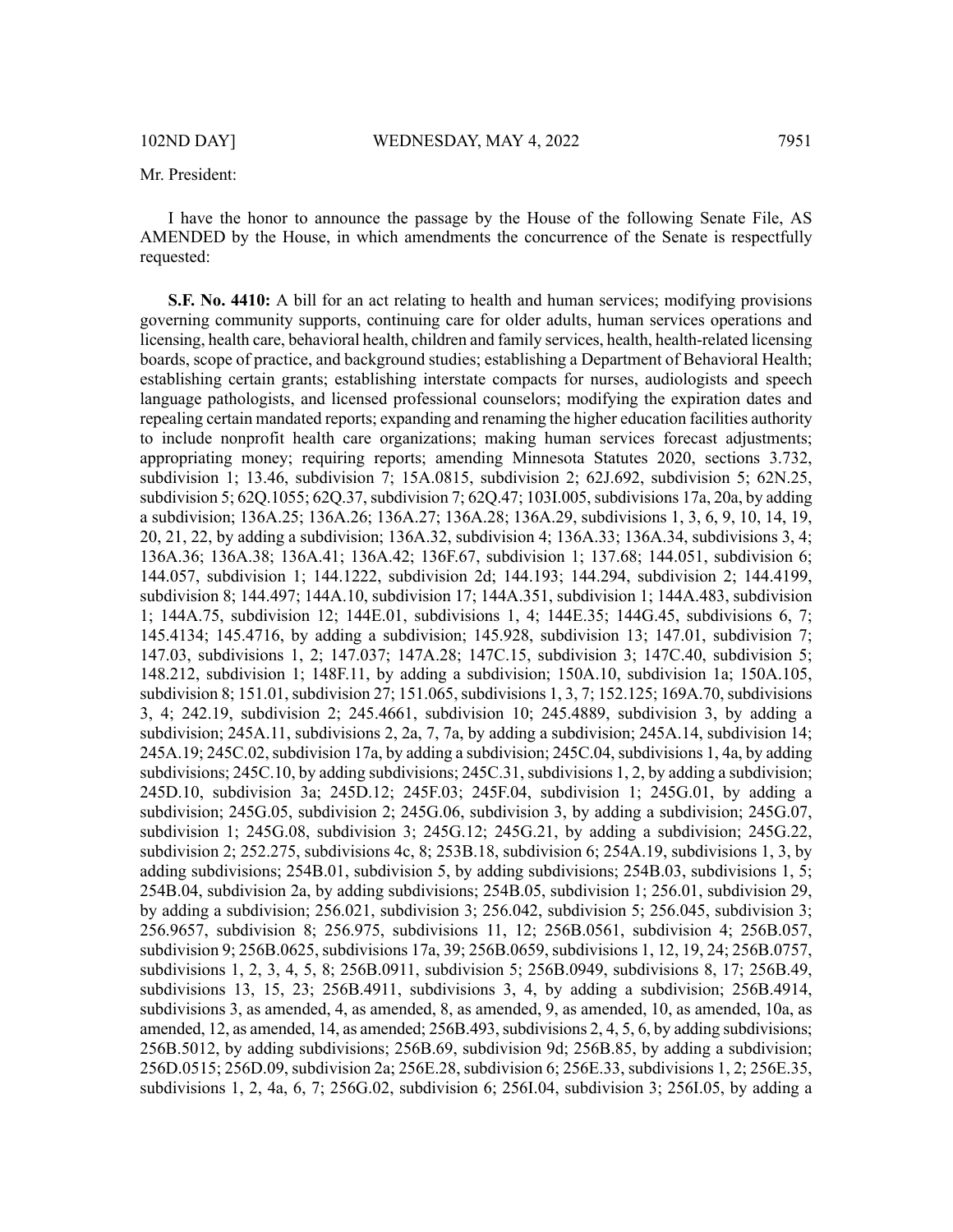subdivision; 256K.26, subdivisions 2, 6, 7; 256K.45, subdivision 6, by adding subdivisions; 256L.12, subdivision 8; 256N.26, subdivision 12; 256P.02, by adding a subdivision; 256P.03, subdivision 2; 256P.04, subdivision 11; 256Q.06, by adding a subdivision; 256R.02, subdivisions 16, 24, 26, 29, 34, by adding subdivisions; 256R.18; 256R.23, subdivisions 2, 3; 256R.24, subdivision 1; 256R.25; 256S.16; 257.0725; 260.012; 260.775; 260B.157, subdivisions 1, 3; 260B.331, subdivision 1; 260C.001, subdivision 3; 260C.007, subdivision 27; 260C.151, subdivision 6; 260C.152, subdivision 5; 260C.175, subdivision 2; 260C.176, subdivision 2; 260C.178, subdivision 1; 260C.181, subdivision 2; 260C.193,subdivision 3; 260C.201,subdivisions 1, 2; 260C.202; 260C.203; 260C.204; 260C.212, subdivision 4a; 260C.221; 260C.331, subdivision 1; 260C.513; 260C.607, subdivisions 2, 5; 260C.613, subdivisions 1, 5; 260E.20, subdivision 1; 260E.22, subdivision 2; 260E.24, subdivisions 2, 6; 260E.38, subdivision 3; 268.19, subdivision 1; 297E.021, subdivision 3; 299A.299, subdivision  $1$ ; 354B.20, subdivision 7; 477A.0126, subdivision 7, by adding a subdivision; 518A.43, subdivision 1; 518A.77; 626.557,subdivision 12b; 626.5571,subdivision 1; Minnesota Statutes 2021 Supplement, sections 10A.01, subdivision 35; 15.01; 15.06, subdivision 1; 43A.08, subdivision 1a; 62A.673, subdivision 2; 144.551, subdivision 1; 144G.45, subdivisions 4, 5; 144G.81, subdivision 3; 148F.11, subdivision 1; 245.467, subdivisions 2, 3; 245.4871, subdivision 21; 245.4876, subdivisions 2, 3; 245.4889, subdivision 1; 245.735, subdivision 3; 245A.03, subdivision 7; 245C.03, subdivision 5a, by adding subdivisions; 245C.05, subdivision 5; 245I.02, subdivisions 19, 36; 245I.03, subdivision 9; 245I.04, subdivision 4; 245I.05, subdivision 3; 245I.08, subdivision 4; 245I.09, subdivision 2; 245I.10, subdivisions 2, 6; 245I.20, subdivision 5; 245I.23, subdivision 22; 254A.03, subdivision 3; 254A.19, subdivision 4; 254B.03, subdivision 2; 254B.04, subdivision 1; 254B.05, subdivisions 4, 5; 256.01, subdivision 42; 256.042, subdivision 4; 256B.0371, subdivision 4; 256B.0622, subdivision 2; 256B.0625, subdivisions 3b, 10, 17; 256B.0659, subdivision 17a; 256B.0671, subdivision 6; 256B.0911, subdivisions 3a, 3f; 256B.0946, subdivision 1; 256B.0947, subdivisions 2, 6; 256B.0949, subdivisions 2, 13; 256B.49, subdivision 28; 256B.4914, subdivision 5, as amended; 256B.69, subdivision 9f; 256B.85, subdivisions 7, 7a; 256B.851, subdivision 5; 256L.03, subdivision 2; 256P.01, subdivision 6a; 256P.02, subdivisions 1a, 2; 256P.06, subdivision 3; 256S.205; 256S.2101; 260C.157, subdivision 3; 260C.212, subdivisions 1, 2; 260C.605, subdivision 1; 260C.607, subdivision 6; 260E.20, subdivision 2; 297E.02, subdivision 3; Laws 2009, chapter 79, article 13, section 3, subdivision 10, as amended; Laws 2014, chapter 312, article 27, section 75; Laws 2020, First Special Session chapter 7, section 1, subdivision 1, as amended; Laws 2021, First Special Session chapter 7, article 2, section 74, by adding a subdivision; article 10, sections 1; 3; article 11, section 38; article 14, section 21, subdivision 4; article 16, sections 2, subdivisions 1, 24, 29, 31, 33; 5; article 17, sections 3; 6; 10; 11; 12; 14; 17, subdivision 3; 19; Laws 2021, First Special Session chapter 8, article 6, section 1, subdivision 7; Laws 2022, chapter 33, section 1, subdivisions 5a, 5b, 5c, 5d, 5e, 5f, 10c; by adding a subdivision; Laws 2022, chapter 40, sections 6; 7; proposing coding for new law in Minnesota Statutes, chapters 103I; 144G; 145; 147A; 148; 148B; 151; 245A; 245D; 254A; 256; 256B; 626; proposing coding for new law as Minnesota Statutes, chapter 256T; repealing Minnesota Statutes 2020, sections 62U.10, subdivision 3; 136A.29, subdivision 4; 144.1911, subdivision 10; 144.564, subdivision 3; 144A.483, subdivision 2; 147.02, subdivision 2a; 169A.70, subdivision 6; 245.981; 245G.22, subdivision 19; 246.0136; 246.131; 246B.03, subdivision 2; 246B.035; 252.025, subdivision 7; 252.035; 254A.02, subdivision 8a; 254A.04; 254A.16, subdivision 6; 254A.19, subdivisions 1a, 2; 254A.21; 254B.04, subdivisions 2b, 2c; 254B.041, subdivision 2; 254B.14, subdivisions 1, 2, 3, 4, 6; 256.01, subdivision 31; 256B.0638, subdivision 7; Minnesota Statutes 2021 Supplement, sections 254A.19, subdivision 5; 254B.14, subdivision 5; Laws 1998, chapter 382, article 1, section 23; Laws 2022, chapter 33, section 1, subdivision 9a; Minnesota Rules, parts 9530.7000, subparts 1, 2, 5, 6, 7, 8, 9, 10, 11, 13, 14, 15, 17a, 19, 20, 21; 9530.7005;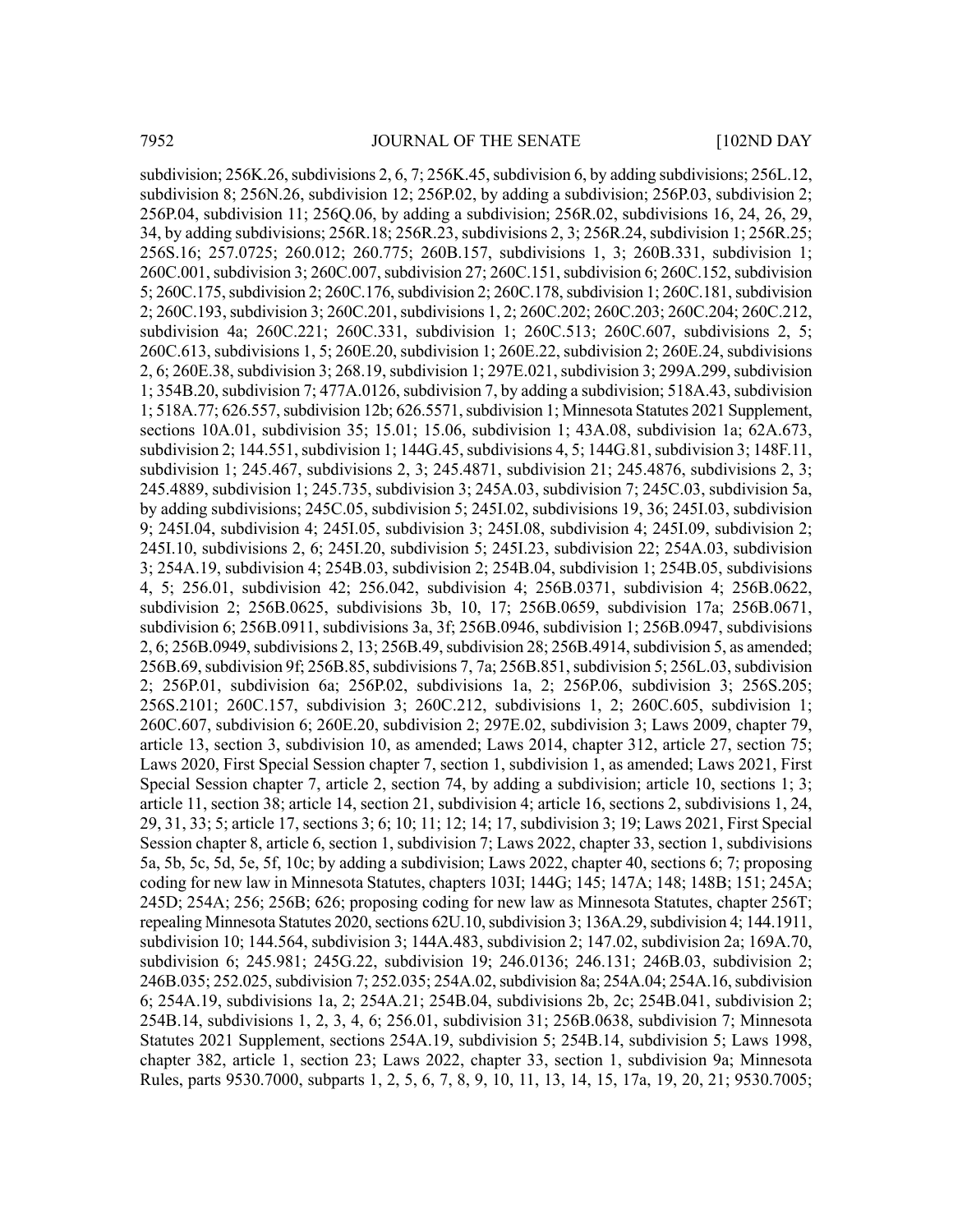9530.7010; 9530.7012; 9530.7015, subparts 1, 2a, 4, 5, 6; 9530.7020, subparts 1, 1a, 2; 9530.7021; 9530.7022, subpart 1; 9530.7025; 9530.7030, subpart 1.

Senate File No. 4410 is herewith returned to the Senate.

Patrick D. Murphy, Chief Clerk, House of Representatives

Returned May 3, 2022

Senator Abeler moved that the Senate do not concur in the amendments by the House to S.F. No. 4410 , and that a Conference Committee of 5 members be appointed by the Subcommittee on Conference Committees on the part of the Senate, to act with a like Conference Committee appointed on the part of the House. The motion prevailed.

Mr. President:

I have the honor to announce that the House refuses to concur in the Senate amendments to House File No. 4293:

**H.F. No. 4293:** A bill for an act relating to state government; appropriating money for certain government agencies and pension plans; allowing certain contracts; determining acceptance of certain collateral by the executive council; designating Juneteenth; defining certain terms; specifying emergency management provisions; modifying data practices provisions; amending provisions of the Legislative Salary Council; changing the revolving fund for services rate and statewide systems services; providing changes to state budget and finance sections; moving the Office of Collaborations and Dispute Resolution under the Department of Administration; establishing the Office of Enterprise Translations; creating the language access service account; changing provisions for grant administration, solicitation process, affirmative action measures, technology accessibility standards, hiring processes, salary differential benefits, supported work practices, deposit and investment of local public funds, Minnesota State Colleges and Universities, burial grounds, manufactured homes, managed natural landscapes, military salary differential, Mississippi River Parkway Commission, campaign finance and elections, barbering, and cosmetology; permitting certain local licenses; creating certain separation and retention incentive programs; requiring an Office of Small Agency study; establishing State Emblems Redesign Commission, Legislative Task Force on Aging, and Advisory Committee on Service Worker Standards; making policy and technical changes to various military and veterans affairs provisions, including provisions related to veterans housing, veteran benefits, veterans services, veterans bonus program, and Veterans Service Office grant program; creating a Veterans Service Office grant program; determining actuarial assumption for investment rate of return and direct state aid; providing for allocation of federal transportation-related funds; providing various policy changes to transportation-related provisions; establishing a working group and a task force; authorizing the sale and issuance of state bonds; requiring reports; setting certain fees; amending Minnesota Statutes 2020, sections  $3.303$ , subdivision 6;  $4.075$ , by adding subdivisions; 5B.06; 9.031, subdivision 3; 10.55; 10A.273, subdivision 1; 12.03, by adding subdivisions; 12.21, subdivision 2; 12.31, subdivision 2; 12.35, subdivision 4; 12.36; 13.04, subdivision 4; 13.072, subdivision 1; 15A.0825, subdivisions 1, 2, 3; 16A.126, subdivision 1; 16A.1286, subdivision 2; 16A.15, subdivision 3; 16B.33, subdivisions 1, 3, 3a, by adding a subdivision; 16B.98, by adding a subdivision; 16C.10, subdivision 2; 16C.32, subdivision 1; 43A.01, subdivision 2; 43A.02, by adding subdivisions; 43A.04, subdivisions 1a, 4, 7; 43A.09; 43A.10, subdivisions 2a, 7; 43A.14;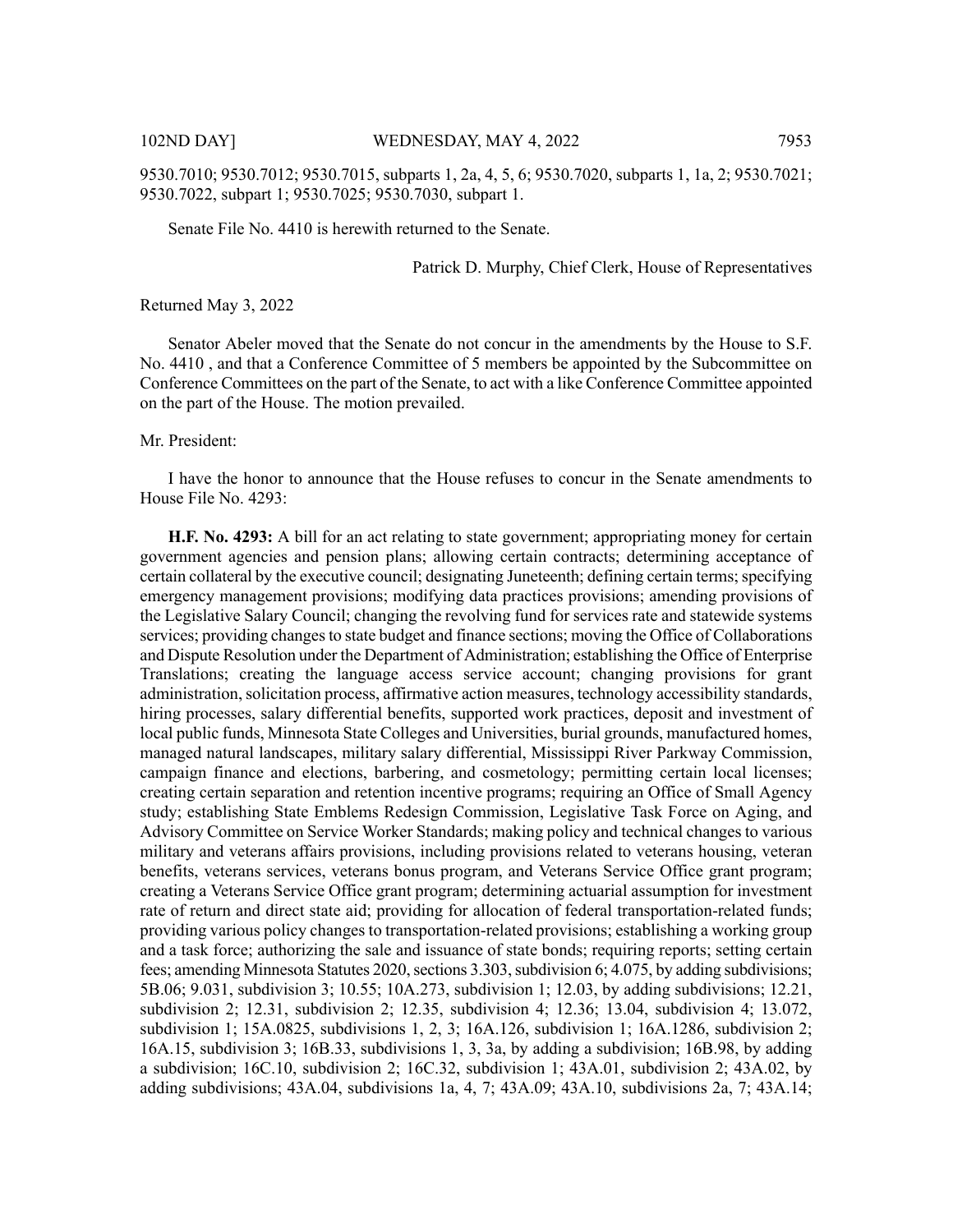43A.15, subdivision 14, by adding a subdivision; 43A.183, subdivisions 1, 2; 43A.19, subdivision 1; 43A.191; 43A.21, subdivisions 1, 2, 3, by adding a subdivision; 43A.36, subdivision 1; 43A.421; 82.75, subdivision 8; 118A.09, subdivisions 1, 2; 136F.02, subdivision 1; 138.081, subdivision 3; 138.665, subdivision 2; 154.001, subdivision 2; 154.003; 154.01; 154.02, subdivisions 1, 4, 5, by adding subdivisions; 154.05; 154.07, subdivision 1; 154.08; 154.09; 154.11, subdivision 1, by adding a subdivision; 155A.20; 155A.23, subdivisions 8, 11, 18, by adding a subdivision; 155A.25, subdivision 1a; 155A.27, subdivisions 1, 5a, 6, 10, by adding a subdivision; 155A.271, subdivision 1; 155A.29, subdivision 1; 155A.30, subdivisions 2, 3, 4, 11; 160.08, subdivision 7; 160.266, by adding a subdivision;  $161.088$ , subdivisions 1, 2, 4, 5, as amended, by adding a subdivision; 161.115, by adding a subdivision; 161.14, by adding subdivisions; 161.1419, subdivision 2; 162.07, subdivision 2; 162.13, subdivisions 2, 3; 168.002, by adding a subdivision; 168.1235, subdivision 1; 168.1253, subdivision 3; 168.27, subdivision 11; 168.327, subdivisions 2, 3; 168.33, subdivision 7; 168.345; 168A.01, subdivision 17b, by adding a subdivision; 168A.04, subdivisions 1, 4; 168A.05, subdivision 3; 168A.11, subdivision 3; 168A.151, subdivision 1; 168A.152, subdivisions 1, 1a; 168B.07, subdivision 3, by adding subdivisions; 169.14, by adding a subdivision; 169.18, subdivision 3; 169.8261; 171.01, by adding a subdivision; 171.06, subdivision 2, by adding a subdivision; 171.061, subdivision 4; 171.0705, by adding a subdivision; 171.12, subdivision 1a; 171.13, subdivision 1a; 174.52, subdivision 3; 197.608, subdivisions 4, 6; 197.79, subdivisions 1, 2, 3, 5, 10; 201.061, subdivision 3; 201.071, subdivisions 1, 3, 8; 201.091, subdivision 2; 201.12, subdivision 2; 201.13, subdivision 3; 201.1611, subdivision 1; 202A.16, subdivision 1; 203B.01, by adding a subdivision; 203B.02, by adding a subdivision; 203B.07, subdivisions 1, 2, 3; 203B.081, subdivisions 1, 2, 3; 203B.11, subdivision 1; 203B.121, subdivision 3; 203B.16, subdivision 2; 203B.21, subdivisions 1, 3; 203B.23, subdivision 2; 203B.28; 204B.06, subdivision 4a; 204B.09, subdivision 1; 204B.13, by adding a subdivision; 204B.19, subdivision 6; 204B.21, subdivision 2; 204B.45, subdivisions 1, 2; 204B.46; 204C.15, subdivision 1; 204C.33, subdivision 3; 204D.19, subdivision 2; 204D.22, subdivision 3; 204D.23, subdivision 2; 205.13, subdivision 5; 205A.10, subdivision 5; 205A.12, subdivision 5;  $207A.12$ ;  $209.021$ , subdivision 2;  $211B.04$ , subdivisions 2, 3, by adding a subdivision; 211B.11, subdivision 1; 211B.32, subdivision 1; 216D.03, by adding a subdivision; 219.1651; 221.025; 299A.41, subdivision 3; 299A.705, by adding a subdivision; 299D.03, subdivision 5; 299F.60, subdivision 1; 299J.16, subdivision 1; 307.08, as amended; 325F.662, subdivision 3; 325F.6641; 325F.6642; 325F.665, subdivision 14; 327C.095, subdivisions 12, 13, 16; 353.65, subdivision 3b; 354A.12, subdivisions 3a, 3c; 356.215, subdivision 8; 367.03, subdivision 6; 447.32, subdivision 4; 473.375, by adding a subdivision; 490.123, subdivision 5; 609.855, subdivisions 1, 7; 645.44, subdivision 5; Minnesota Statutes 2021 Supplement, sections 10A.01, subdivision 16a; 168.327, subdivision 1; 169.09, subdivision 13; 169.222, subdivision 4; 169A.60, subdivision 13; 171.0605, subdivision 5; 171.13, subdivision 1; 171.306, subdivision 4; 196.081; 201.225, subdivision 2; 203B.082, subdivision 2, by adding a subdivision; 203B.121, subdivisions 2, 4; 203B.24, subdivision 1; 204B.09, subdivision 3; 204B.16, subdivision 1; 207A.13, subdivision 2; 360.55, subdivision 9; 360.59, subdivision 10; Laws 2021, First Special Session chapter 5, article 1, section 4, subdivision 3; article 2, section 2, subdivision 1; Laws 2021, First Special Session chapter 12, article 1, sections 11, subdivision 4; 37, subdivision 2; proposing coding for new law in Minnesota Statutes, chapters 16B; 16E; 43A; 118A; 154; 160; 161; 169; 171; 174; 197; 211B; 412; 471; 473; repealing Minnesota Statutes 2020, sections 1.135; 1.141; 12.03, subdivision 5d; 136F.03; 168A.01, subdivision 17a; 179.90; 179.91; 325F.6644; Minnesota Rules, parts 2100.2500; 2100.2600; 2100.2900; 2100.3000; 2100.3200; 8835.0350, subpart 2.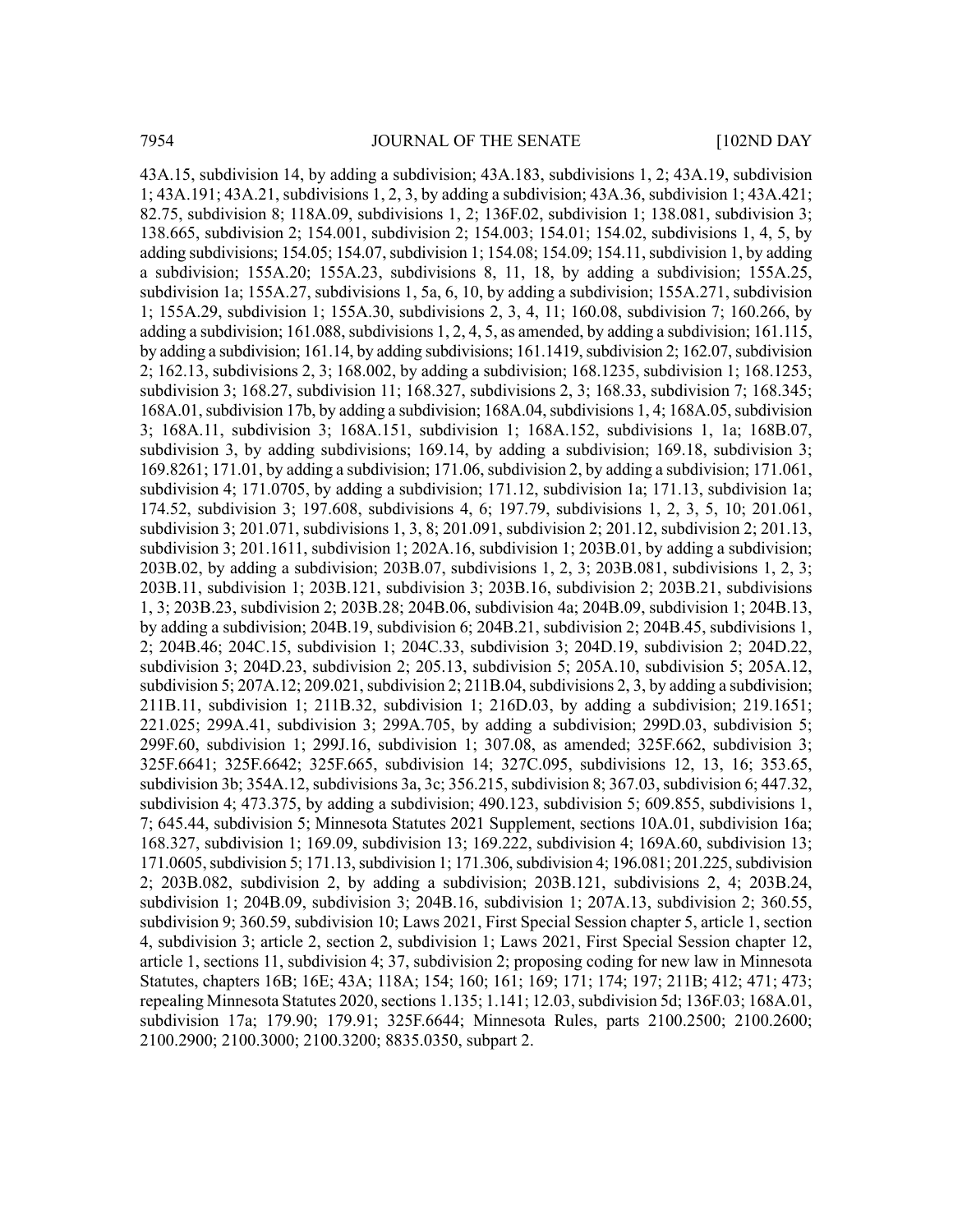The House respectfully requests that a Conference Committee of 5 members be appointed thereon.

Nelson, M.; Hornstein; Murphy; Koegel and Nash have been appointed as such committee on the part of the House.

House File No. 4293 is herewith transmitted to the Senate with the request that the Senate appoint a like committee.

Patrick D. Murphy, Chief Clerk, House of Representatives

Transmitted May 3, 2022

Senator Kiffmeyer moved that the Senate accede to the request of the House for a Conference Committee on H.F. No. 4293 , and that a Conference Committee of 5 members be appointed by the Subcommittee on Conference Committees on the part of the Senate, to act with a like Conference Committee appointed on the part of the House. The motion prevailed.

#### Mr. President:

I have the honor to announce that the House refuses to concur in the Senate amendments to House File No. 4366:

**H.F. No. 4366:** A bill for an act relating to state government; establishing agriculture grant programs; making policy and technical changes to agricultural and animal health provisions; modifying provisions governing housing finance, housing policy, and various other housing-related provisions; establishing housing grant and loan programs; modifying the border-to-border broadband grant program; requiring reports; transferring money; appropriating money; amending Minnesota Statutes 2020, sections 17.041, subdivision 1; 17.117, subdivisions 9, 9a, 10, 11, 11a; 17.118, subdivisions 1, 3, 4; 18B.01, by adding subdivisions; 18B.051; 18B.07, by adding a subdivision; 18C.005, by adding subdivisions; 18C.201, by adding a subdivision; 21.81, by adding a subdivision; 21.86, subdivision 2; 28A.08, by adding a subdivision; 28A.09, by adding a subdivision; 28A.10; 28A.21, subdivision 2; 35.155, subdivision 10; 41A.16, subdivisions 1, 2; 41A.17, subdivisions 1, 2; 41A.18, subdivisions 1, 2; 41B.047, subdivision 3; 116J.395, subdivision 7; 223.17, subdivisions 4, 6; 363A.09, subdivisions 1, 2, by adding a subdivision; 462A.03, subdivision 13; 462A.05, by adding subdivisions; 462A.07, subdivisions 9, 10, 14; 462A.201, subdivision 2; 462A.204, subdivisions 3, 8; 462A.21, subdivision 4a; 462A.22, subdivision 1; 462A.36, subdivision 4, by adding a subdivision; 462A.37, subdivisions 1, 2, 4, by adding subdivisions; 462A.38, subdivision 1; 462A.39, subdivisions 2, 5; 484.014, subdivisions 2, 3; 500.20, subdivision 2a; 504B.135; 504B.161, subdivision 1; 504B.211, subdivisions 2, 6; 504B.291; 504B.321; 504B.375, subdivision 1; 504B.381, subdivisions 1, 5, by adding a subdivision; Minnesota Statutes 2021 Supplement, sections 41A.19; 41A.21, subdivisions 2, 6; 462A.05, subdivision 14; 462A.37, subdivision 5; Laws 2021, First Special Session chapter 3, article 1, sections 2; 4; Laws 2021, First Special Session chapter 8, article 1, section 3, subdivision 11; proposing coding for new law in Minnesota Statutes, chapters 17; 21; 462A; 504B.

The House respectfully requests that a Conference Committee of 5 members be appointed thereon.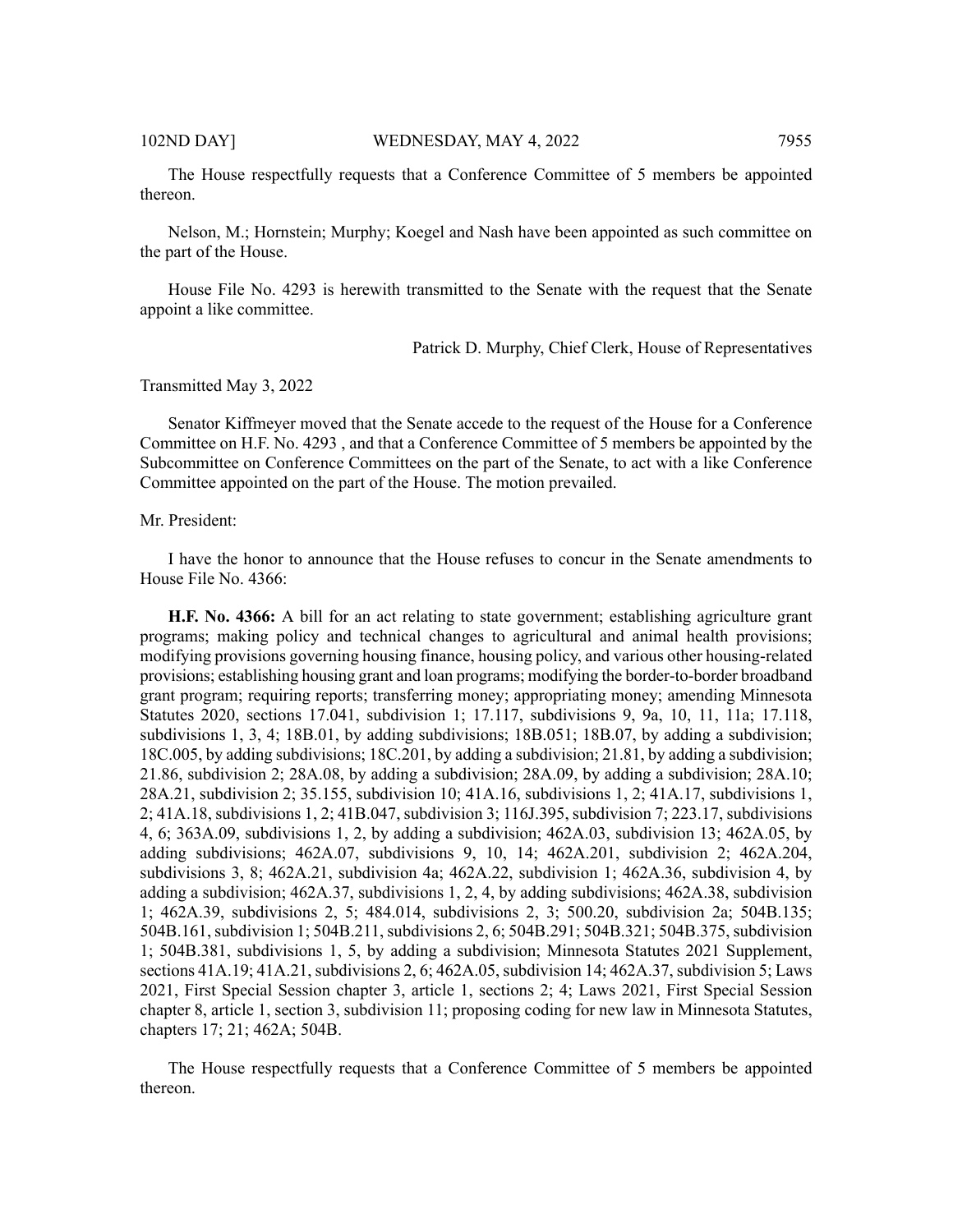## 7956 JOURNAL OF THE SENATE [102ND DAY

Sundin, Hausman, Howard, Vang and Theis have been appointed as such committee on the part of the House.

House File No. 4366 is herewith transmitted to the Senate with the request that the Senate appoint a like committee.

Patrick D. Murphy, Chief Clerk, House of Representatives

#### Transmitted May 3, 2022

Senator Westrom moved that the Senate accede to the request of the House for a Conference Committee on H.F. No. 4366, and that a Conference Committee of 5 members be appointed by the Subcommittee on Conference Committees on the part of the Senate, to act with a like Conference Committee appointed on the part of the House. The motion prevailed.

#### **INTRODUCTION AND FIRST READING OF SENATE BILLS**

The following bills were read the first time.

#### **Senator Utke introduced--**

**S.F. No. 4572:** A bill for an act relating to capital investment; appropriating money for runway rehabilitation at the Bemidji Regional Airport; authorizing the sale and issuance of state bonds.

Referred to the Committee on Capital Investment.

## **Senator Isaacson introduced--**

**S.F. No. 4573:** A bill for an act proposing an amendment to the Minnesota Constitution, article IV, section 3; establishing a redistricting commission to adopt congressional and legislative district boundaries following each federal decennial census.

Referred to the Committee on State Government Finance and Policy and Elections.

#### **Senators Marty and Carlson introduced--**

**S.F. No. 4574:** A bill for an act relating to state government; eliminating legislature's role in approving or modifying collective bargaining agreements and arbitration awards; amending Minnesota Statutes 2020, section 3.855, subdivision 2.

Referred to the Committee on State Government Finance and Policy and Elections.

# **Senator Newman introduced--**

**S.F. No. 4575:** A bill for an act relating to forfeiture; providing for a criminal forfeiture process; requiring a report; amending Minnesota Statutes 2020, sections 145.4716, subdivision 2; 289A.14; 299A.681, subdivision 11; 609.66, subdivision 1d; 609.762, subdivision 2; 609B.515; 611.32, subdivision 2; 629.715, subdivision 2; proposing coding for new law in Minnesota Statutes, chapter 609; repealing Minnesota Statutes 2020, sections 609.531, subdivisions 1a, 4, 5, 5a, 6a, 7, 8; 609.5311,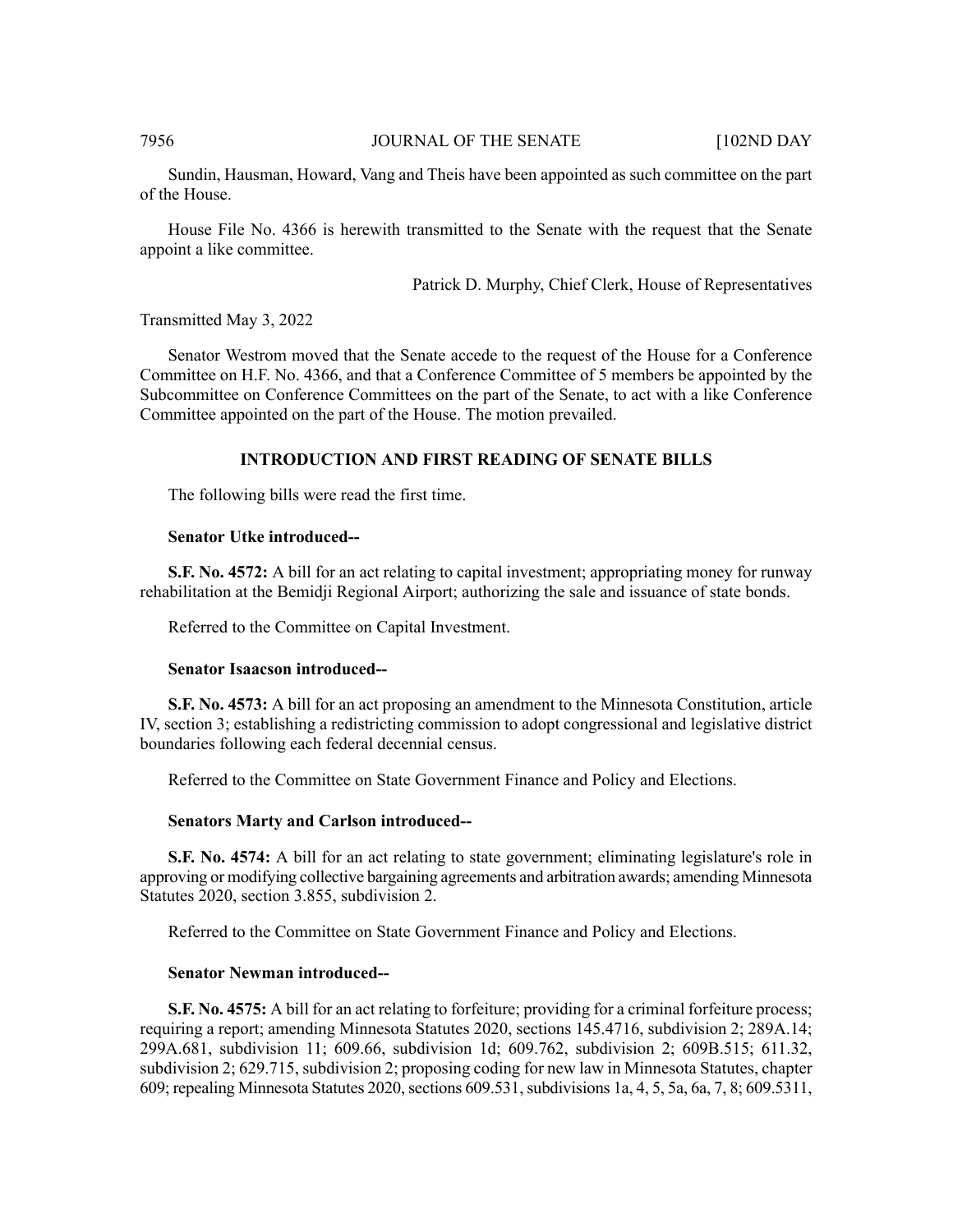Referred to the Committee on Judiciary and Public Safety Finance and Policy.

# **MOTIONS AND RESOLUTIONS**

Senator Rosen moved that the name of Senator Senjem be added as a co-author to S.F. No. 2918. The motion prevailed.

Pursuant to Rule 26, Senator Miller, Chair of the Committee on Rules and Administration, designated H.F. No. 3872 a Special Order to be heard immediately.

# **SPECIAL ORDER**

**H.F. No. 3872:** A bill for an act relating to higher education; providing for funding and policy changes for the Office of Higher Education, the University of Minnesota, and the Minnesota State Colleges and Universities system; creating and modifying certain student aid programs; creating and modifying certain grants to institutions; modifying certain institutional licensure provisions; creating the Inclusive Higher Education Technical Assistance Center; modifying Board of Regents provisions; requiring reports; appropriating money; amending Minnesota Statutes 2020, sections 135A.15, subdivision 8, by adding a subdivision; 136A.121, subdivisions 5, 18; 136A.1701, subdivision 11; 136A.833; 137.023; 137.024; 137.0245, subdivisions 2, 3; 137.0246; Minnesota Statutes 2021 Supplement, sections 135A.137, subdivision 3; 136A.126, subdivisions 1, 4; 136A.1791, subdivision 5; 136A.91, subdivisions 1, 2; 136F.20, subdivision 4; 136F.202, subdivision 1; Laws 2021, First Special Session chapter 2, article 1, section 2, subdivisions 35, 36; article 2, section 45, by adding a subdivision; proposing coding for new law in Minnesota Statutes, chapters 135A; 136A; 137; repealing Minnesota Rules, part 4880.2500.

Senator McEwen moved to amend H.F. No. 3872, as amended pursuant to Rule 45, adopted by the Senate May 3, 2022, as follows:

(The text of the amended House File is identical to S.F. No. 3510.)

Page 2, line 9, delete "5,261,000" and insert "5,060,000"

Page 2, line 29, delete "\$500,000" and insert "\$377,000"

Page 2, line 32, delete "980,000" and insert "779,000"

Page 4, line 30, delete "275,019,000" and insert "275,220,000"

Page 7, after line 22, insert:

"Sec. 13. Laws 2021, First Special Session chapter 2, article 1, section 2, subdivision 35, is amended to read:

**Subd. 35. Hunger-Free Campus Grants** 205,000 102,000 303,000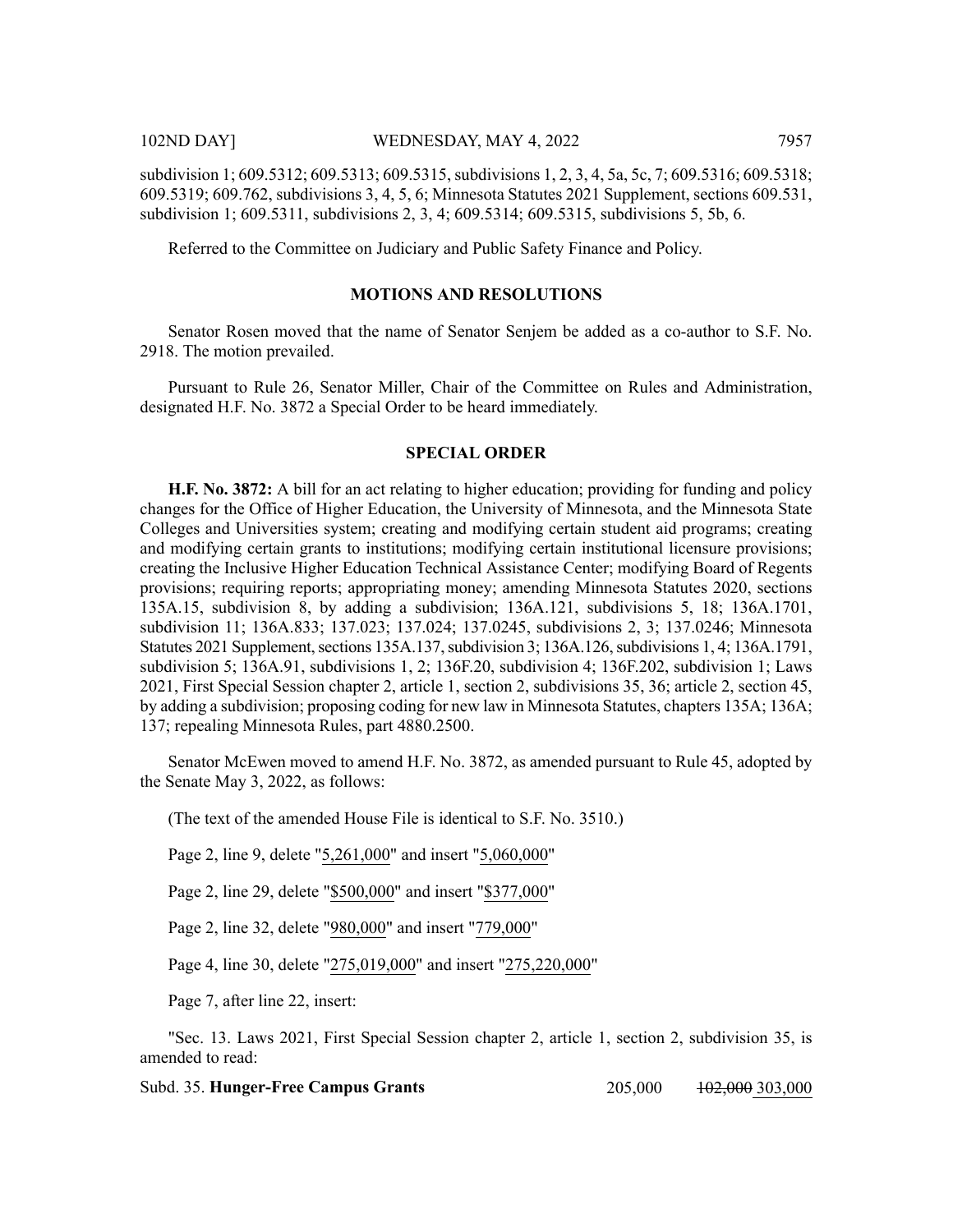For the Office of Higher Education to provide initial and sustaining grants to Minnesota public postsecondary institutions and Tribal colleges under Minnesota Statutes, section 136F.245, subdivision 4 135A.137, to meet and maintain the criteria in that same section to address food insecurity on campus. The base for this appropriation is \$225,000 in fiscal year 2024 and later."

Page 19, after line 5, insert:

"Sec. 2. Minnesota Statutes 2021 Supplement, section 135A.137, subdivision 3, is amended to read:

Subd. 3. **Competitive grant.** (a) Institutions eligible for a grant under this subdivision include public postsecondary institutions and Tribal colleges.

(b) The commissioner shall establish a competitive grant program to distribute grants to eligible institutions to meet and maintain the requirements under subdivision 1, paragraph (a). Initial grants shall be made to institutions that have not earned the designation and demonstrate a need for funding to meet the hunger-free campus designation requirements. Sustaining grants shall be made to institutions that have earned the designation and demonstrate both a partnership with a local food bank or organization that provides regular, on-campus food distributions and a need for funds to maintain the requirements under subdivision 1, paragraph (a).

(c) The commissioner shall give preference to applications for initial grants and to applications from institutions with the highest number of federal Pell Grant eligible students enrolled. The commissioner shall consider the head count at the institution when awarding grants. The maximum grant award for an initial institution designation is \$8,000. The maximum grant award forsustaining an institution designation is \$5,000.

(d) The commissioner, in collaboration with student associationsrepresenting eligible institutions, shall create an application process and establish selection criteria for awarding the grants.

Sec. 3. Minnesota Statutes 2021 Supplement, section 135A.137, subdivision 4, is amended to read:

Subd. 4. **Grant requirements.** (a) An eligible institution that receives a grant under subdivision 3 must:

(1) use the grant funds to meet or maintain the minimum criteria of a hunger-free campus designation under subdivision 1; and

(2) match at least  $50-25$  percent of the grant amount awarded with funds or in-kind resources.

(b) In addition to the requirements of paragraph (a), in order to receive a sustaining grant, an institution must demonstrate a partnership with a local food bank or organization or other source of funding that ensures regular, on-campus distributions."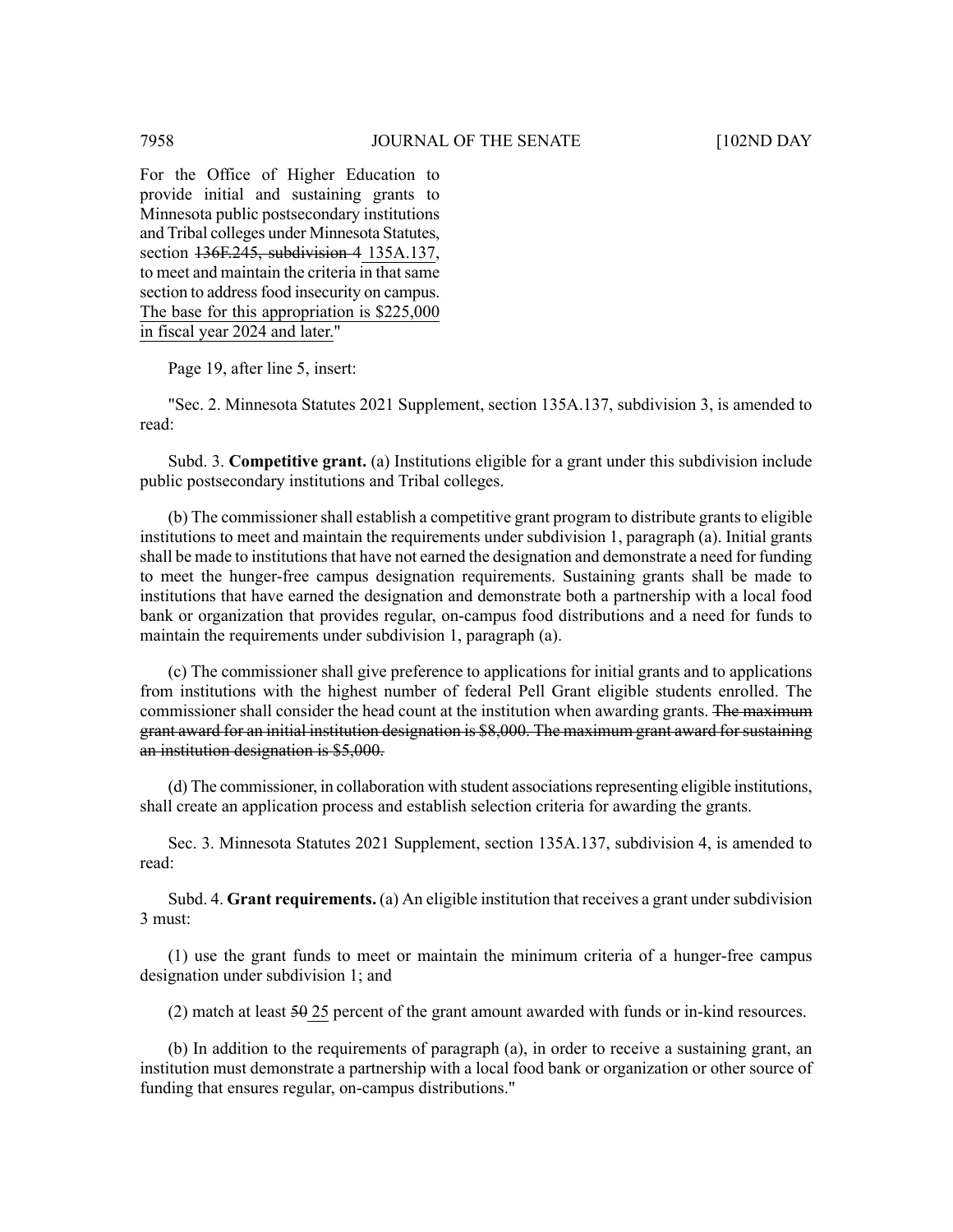Renumber the sections in sequence and correct the internal references

Amend the title accordingly

The question was taken on the adoption of the amendment.

The roll was called, and there were yeas 32 and nays 35, as follows:

Those who voted in the affirmative were:

| Abeler<br>Bigham<br>Carlson<br>Champion<br>Clausen<br>Cwodzinski | Dziedzic<br>Eaton<br>Eken<br>Fateh<br>Frentz<br>Hawj | Isaacson<br>Johnson Stewart<br>Kent<br>Klein<br>Kunesh<br>Latz | Marty<br>McEwen<br>Murphy<br>Newton<br>Pappas<br>Port | Rest<br>Torres Ray<br>Wiger<br>Wiklund |
|------------------------------------------------------------------|------------------------------------------------------|----------------------------------------------------------------|-------------------------------------------------------|----------------------------------------|
| Dibble                                                           | Hoffman                                              | López Franzen                                                  | Putnam                                                |                                        |

Pursuant to Rule 40, Senator Kunesh cast the affirmative vote on behalf of the following Senators: Cwodzinski, Eaton, Kent, Marty, Newton, Pappas, Rest, Torres Ray, and Wiklund.

Those who voted in the negative were:

| Anderson    | Draheim   | Ingebrigtsen | Mathews | Rosen     |
|-------------|-----------|--------------|---------|-----------|
| Bakk        | Duckworth | Jasinski     | Miller  | Ruud      |
| Benson      | Eichorn   | Johnson      | Nelson  | Senjem    |
| Chamberlain | Gazelka   | Kiffmeyer    | Newman  | Tomassoni |
| Coleman     | Goggin    | Koran        | Osmek   | Utke      |
| Dahms       | Housley   | Lang         | Pratt   | Weber     |
| Dornink     | Howe      | Limmer       | Rarick  | Westrom   |

Pursuant to Rule 40, Senator Jasinski cast the negative vote on behalf of the following Senators: Anderson, Coleman, Gazelka, Goggin, Howe, Lang, Limmer, and Tomassoni.

The motion did not prevail. So the amendment was not adopted.

Senator Dziedzic moved to amend H.F. No. 3872, as amended pursuant to Rule 45, adopted by the Senate May 3, 2022, as follows:

(The text of the amended House File is identical to S.F. No. 3510.)

Page 2, line 9, delete "5,261,000" and insert "3,761,000"

Page 2, delete lines 23 to 34

Page 3, delete lines 1 to 35

Page 4, delete lines 1 to 11

Page 4, lines 14 and 18, delete "454,000" and insert "1,954,000"

Page 4, line 19, delete "\$454,000" and insert "\$1,954,000"

Page 4, line 21, after "cameras" insert", lighting,"

Page 4, line 25, delete "\$2,390,000" and insert "\$2,890,000"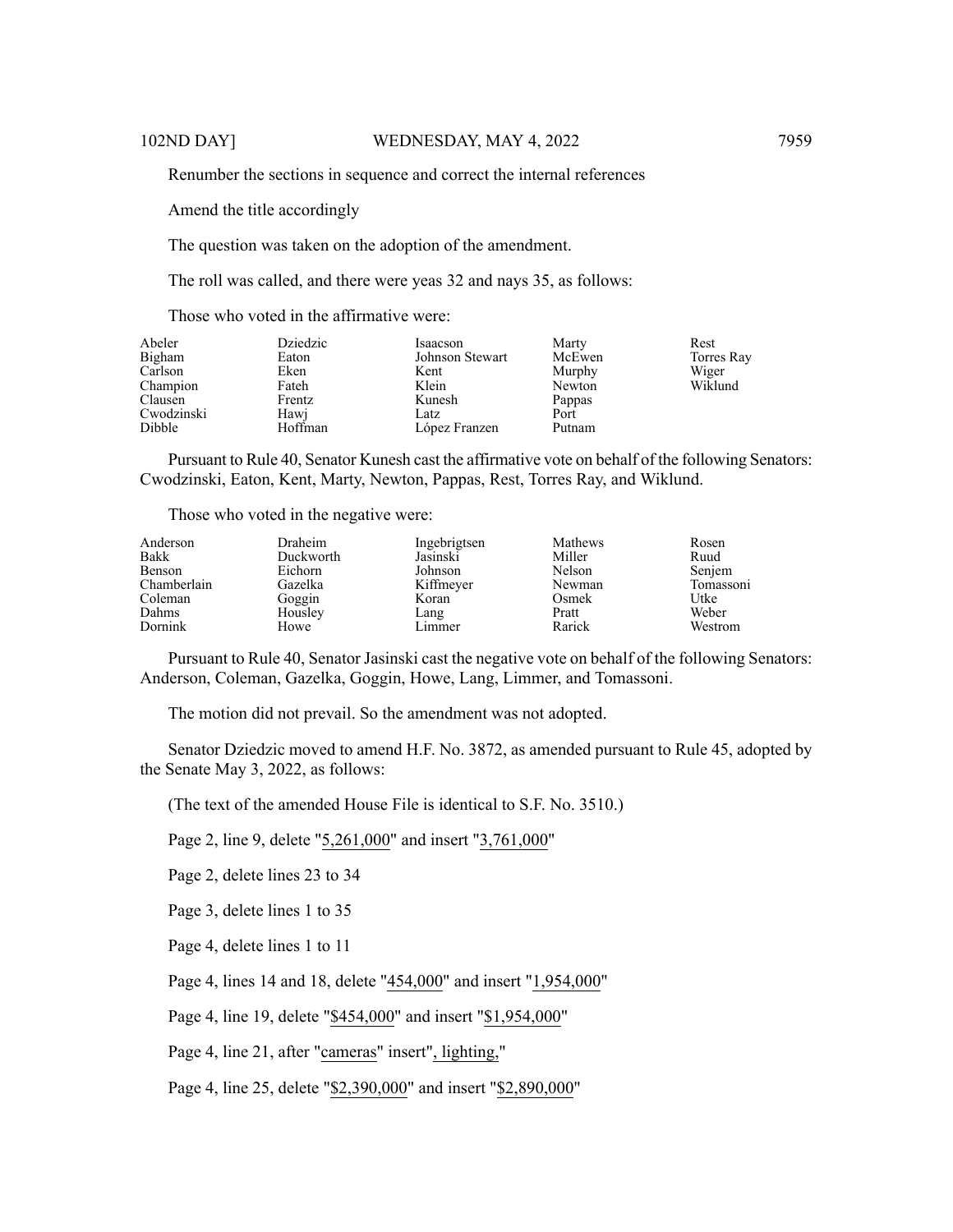Renumber the sections in sequence and correct the internal references

Amend the title accordingly

The question was taken on the adoption of the amendment.

The roll was called, and there were yeas 33 and nays 34, as follows:

Those who voted in the affirmative were:

| Bigham     | Eaton   | Isaacson        | López Franzen | Putnam     |
|------------|---------|-----------------|---------------|------------|
| Carlson    | Eken    | Johnson Stewart | Marty         | Rest       |
| Champion   | Fateh   | Kent            | McEwen        | Torres Ray |
| Clausen    | Frentz  | Klein           | Murphy        | Wiger      |
| Cwodzinski | Hawj    | Kunesh          | Newton        | Wiklund    |
| Dibble     | Hoffman | Latz            | Pappas        |            |
| Dziedzic   | Housley | Limmer          | Port          |            |

Pursuant to Rule 40, Senator Jasinski cast the affirmative vote on behalf of the following Senator: Limmer.

Pursuant to Rule 40, Senator Kunesh cast the affirmative vote on behalf of the following Senators: Cwodzinski, Eaton, Kent, López Franzen, Marty, Newton, Pappas, Rest, Torres Ray, and Wiklund.

Those who voted in the negative were:

| Abeler      | Dornink        | Ingebrigtsen | Miller        | Ruud      |
|-------------|----------------|--------------|---------------|-----------|
| Anderson    | <b>Draheim</b> | Jasinski     | <b>Nelson</b> | Senjem    |
| Bakk        | Duckworth      | Johnson      | Newman        | Tomassoni |
| Benson      | Eichorn        | Kiffmeyer    | Osmek         | Utke      |
| Chamberlain | Gazelka        | Koran        | Pratt         | Weber     |
| Coleman     | Goggin         | Lang         | Rarick        | Westrom   |
| Dahms       | Howe           | Mathews      | Rosen         |           |

Pursuant to Rule 40, Senator Jasinski cast the negative vote on behalf of the following Senators: Anderson, Benson, Coleman, Gazelka, Goggin, Howe, Lang, and Tomassoni.

The motion did not prevail. So the amendment was not adopted.

Senator Clausen moved to amend H.F. No. 3872, as amended pursuant to Rule 45, adopted by the Senate May 3, 2022, as follows:

(The text of the amended House File is identical to S.F. No. 3510.)

Page 26, after line 13, insert:

#### "Sec. 12. **OWATONNA LEARN TO EARN COALITION GRANT FUNDS REPORT.**

By February 1, 2025, the Owatonna Learn to Earn Coalition must report to the commissioner of the Office of Higher Education and to the chairs and ranking minority members of the committees with jurisdiction over higher education on activities funded under article 1, section 2, subdivisions 4 and 5. The report must include but is not limited to information regarding:

(1) the impact of the grant funds on high school and technical college student enrollment in technical education courses receiving equipment funded through the grant;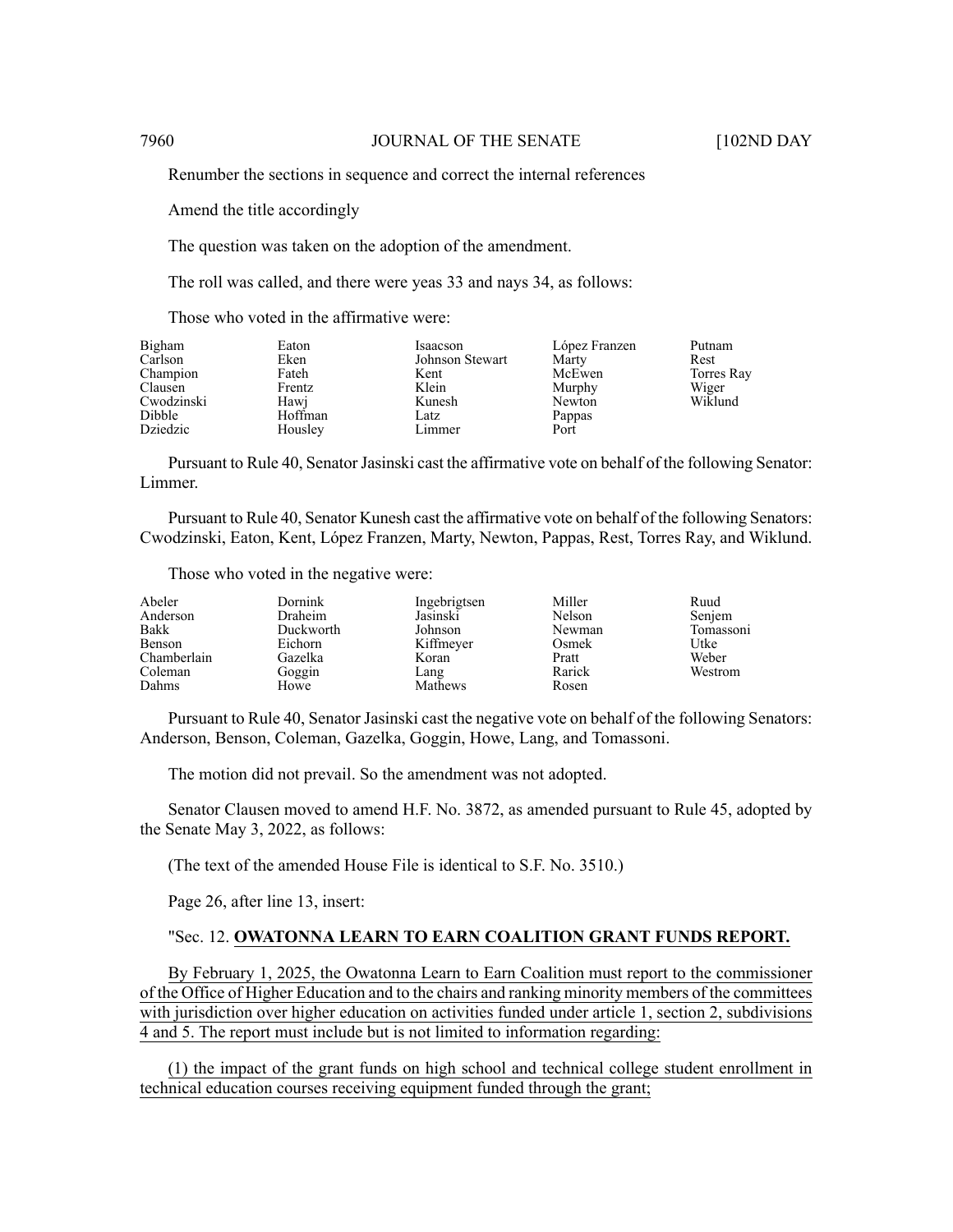(2) the number of grant-related degrees awarded by Owatonna Riverland Community College;

(3) the results of the Department of Employment and Economic Development grant to conduct a needs assessment examining current and future workforce needs in the region; and

(4) employment impacted in the area associated with the grant, including recruitment and retention."

Renumber the sections in sequence and correct the internal references

Amend the title accordingly

Senator Jasinski moved to amend the Clausen amendment to H.F. No. 3872 as follows:

Page 1, line 6, delete "2025" and insert "2026"

The motion prevailed. So the amendment to the amendment was adopted.

The question recurred on the adoption of the Clausen amendment, as amended. The motion prevailed. So the amendment, as amended, was adopted.

Senator Isaacson moved to amend H.F. No. 3872, as amended pursuant to Rule 45, adopted by the Senate May 3, 2022, as follows:

(The text of the amended House File is identical to S.F. No. 3510.)

Page 24, line 17, after "childhood" insert "or K-12 education"

The question was taken on the adoption of the amendment.

The roll was called, and there were yeas 32 and nays 35, as follows:

Those who voted in the affirmative were:

| Bigham<br>Carlson<br>Champion<br>Clausen<br>Cwodzinski<br>Dibble | Eaton<br>Eken<br>Fateh<br>Frentz<br>Hawj<br>Hoffman | Johnson Stewart<br>Kent<br>Klein<br>Kunesh<br>Latz<br>López Franzen | McEwen<br>Murphy<br>Newton<br>Pappas<br>Port<br>Pratt | Rest<br>Torres Ray<br>Wiger<br>Wiklund |
|------------------------------------------------------------------|-----------------------------------------------------|---------------------------------------------------------------------|-------------------------------------------------------|----------------------------------------|
| Dziedzic                                                         | Isaacson                                            | Marty                                                               | Putnam                                                |                                        |

Pursuant to Rule 40, Senator Kunesh cast the affirmative vote on behalf of the following Senators: Cwodzinski, Eaton, Kent, López Franzen, Marty, Newton, Pappas, Rest, Torres Ray, and Wiklund.

Those who voted in the negative were:

| Abeler      | Dornink   | Howe         | Limmer  | Rosen     |
|-------------|-----------|--------------|---------|-----------|
| Anderson    | Draheim   | Ingebrigtsen | Mathews | Ruud      |
| Bakk        | Duckworth | Jasinski     | Miller  | Senjem    |
| Benson      | Eichorn   | Johnson      | Nelson  | Tomassoni |
| Chamberlain | Gazelka   | Kiffmeyer    | Newman  | Utke      |
| Coleman     | Goggin    | Koran        | Osmek   | Weber     |
| Dahms       | Housley   | Lang         | Rarick  | Westrom   |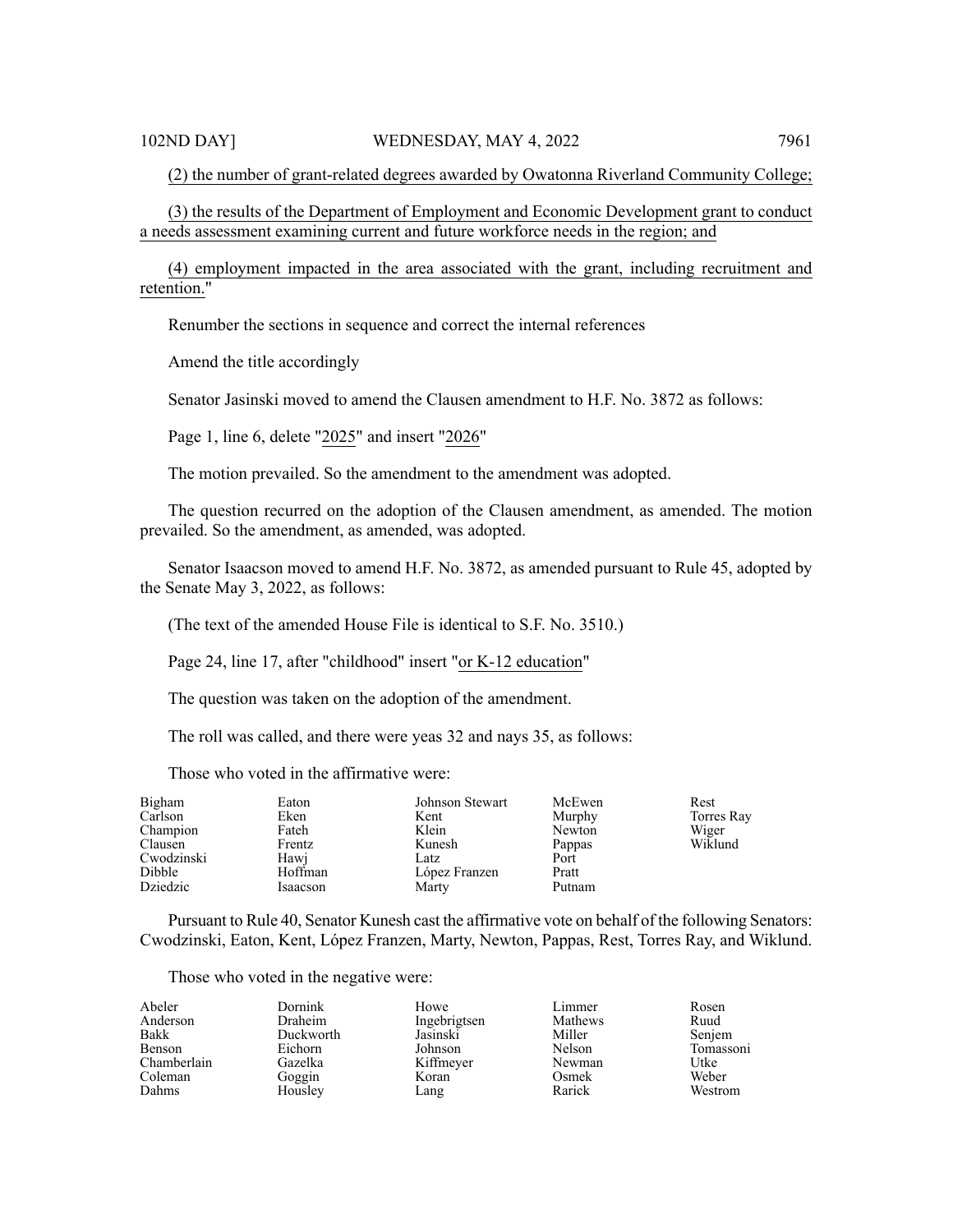### 7962 JOURNAL OF THE SENATE [102ND DAY

Pursuant to Rule 40, Senator Jasinski cast the negative vote on behalf of the following Senators: Anderson, Benson, Coleman, Gazelka, Goggin, Howe, Lang, Limmer, and Tomassoni.

The motion did not prevail. So the amendment was not adopted.

Senator Kunesh moved to amend H.F. No. 3872, as amended pursuant to Rule 45, adopted by the Senate May 3, 2022, as follows:

(The text of the amended House File is identical to S.F. No. 3510.)

Page 19, after line 5, insert:

"Sec. 2. Minnesota Statutes 2020, section 135A.15, is amended by adding a subdivision to read:

Subd. 3a. **Affirmative consent.** The policy required undersubdivision 1 shall include a provision that establishes an affirmative consent standard. An institution's affirmative consent standard, at a minimum, must incorporate the following elements:

(1) all parties to sexual activity must affirmatively express their consent to the activity. Consent must be knowing and voluntary and not the result of force, coercion, or intimidation. Consent must be active. Consent must be given by words or overt actions that create mutually understandable, unambiguous permission regarding willingness to engage in, and the conditions of, sexual activity;

(2) silence, lack of protest, or failure to resist, without active indications of consent, is not consent;

(3) consent to any one form of sexual activity does not imply consent to any other forms of sexual activity;

(4) consent may be withdrawn at any time;

(5) previous relationships or prior consent do not imply consent to future sexual acts; and

(6) a person is deemed incapable of consenting when that person is:

(i) unable to communicate or understand the nature or extent of a sexual situation due to mental or physical incapacitation or impairment; or

(ii) physically helpless, either due to the effects of drugs or alcohol, or because the person is asleep.

Sec. 3. Minnesota Statutes 2020, section 135A.15, subdivision 8, is amended to read:

Subd. 8. **Comprehensive training.** (a) A postsecondary institution must provide campus security officers and campus administrators responsible for investigating or adjudicating complaints of sexual assault with comprehensive training on preventing and responding to sexual assault in collaboration with the Bureau of Criminal Apprehension or another law enforcement agency with expertise in criminal sexual conduct. The training for campus security officers shall include a presentation on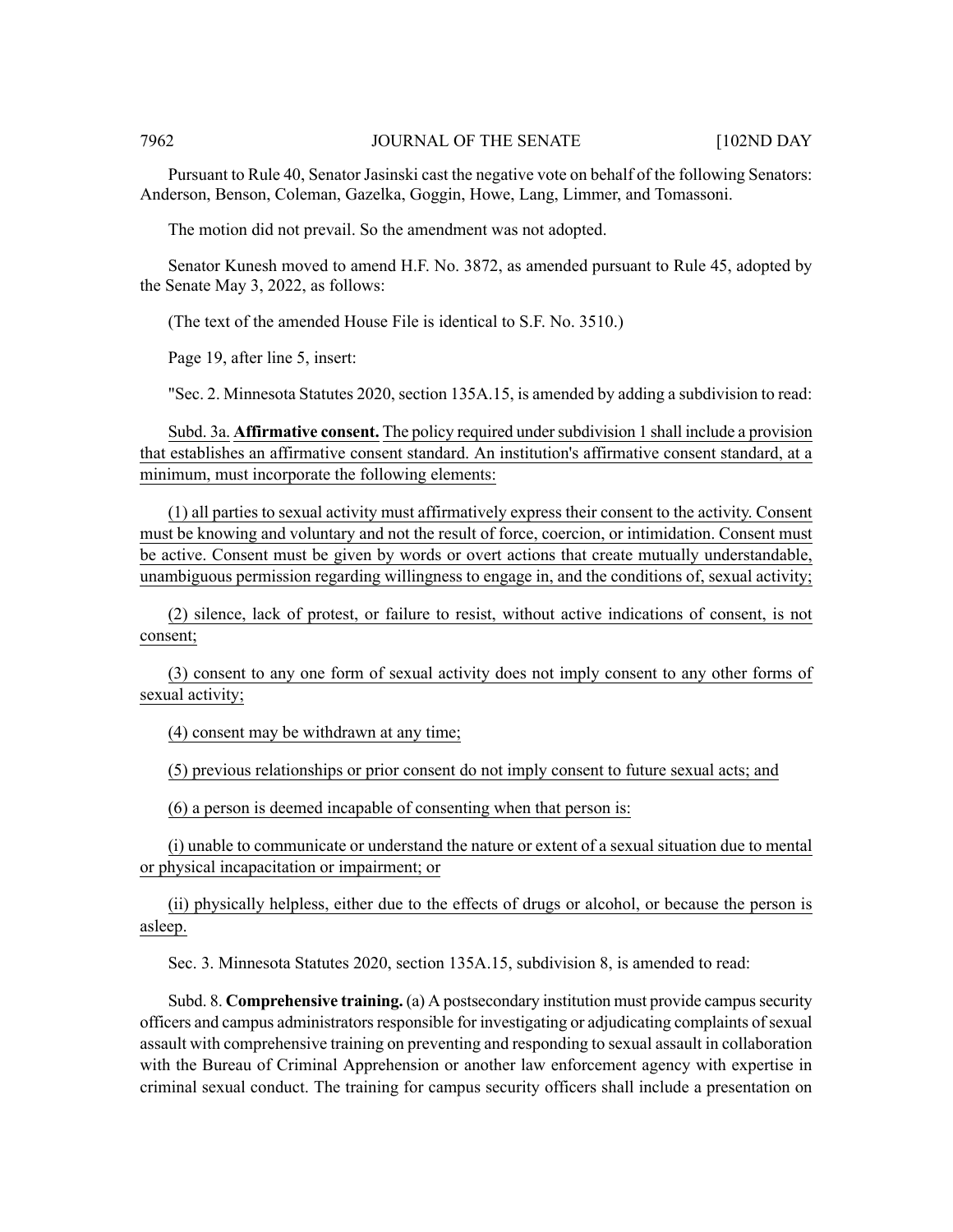## 102ND DAY] WEDNESDAY, MAY 4, 2022 7963

the dynamics of sexual assault, neurobiological responses to trauma, and best practices for preventing, responding to, and investigating sexual assault. The training for campus administrators responsible for investigating or adjudicating complaints on sexual assault shall include presentations on preventing sexual assault, responding to incidents of sexual assault, the dynamics of sexual assault, neurobiological responses to trauma, and compliance with state and federal laws on sexual assault.

(b) The following categories of students who attend, or will attend, one or more courses on campus or will participate in on-campus activities must be provided sexual assault training:

(1) students pursuing a degree or certificate;

(2) students who are taking courses through the Postsecondary Enrollment Options Act; and

(3) any other categories of students determined by the institution.

Students must complete such training no later than ten business days after the start of a student's first semester of classes. Once a student completes the training, institutions must document the student's completion of the training and provide proof of training completion to a student at the student's request. Students enrolled at more than one institution within the same system at the same time are only required to complete the training once.

The training shall include information about topics including but not limited to sexual assault as defined in subdivision 1a; affirmative consent as defined in section 609.341, subdivision 4 subdivision 3a; preventing and reducing the prevalence of sexual assault; procedures for reporting campus sexual assault; and campus resources on sexual assault, including organizations that support victims of sexual assault.

(c) A postsecondary institution shall annually train individuals responsible for responding to reports of sexual assault. This training shall include information about best practices for interacting with victims of sexual assault, including how to reduce the emotional distress resulting from the reporting, investigatory, and disciplinary process."

Renumber the sections in sequence and correct the internal references

Amend the title accordingly

Senator Rarick questioned whether the amendment was germane.

The President ruled that the amendment was not germane.

Senator Kunesh appealed the decision of the President.

The question was taken on "Shall the decision of the President be the judgment of the Senate?"

The roll was called, and there were yeas 34 and nays 32, as follows: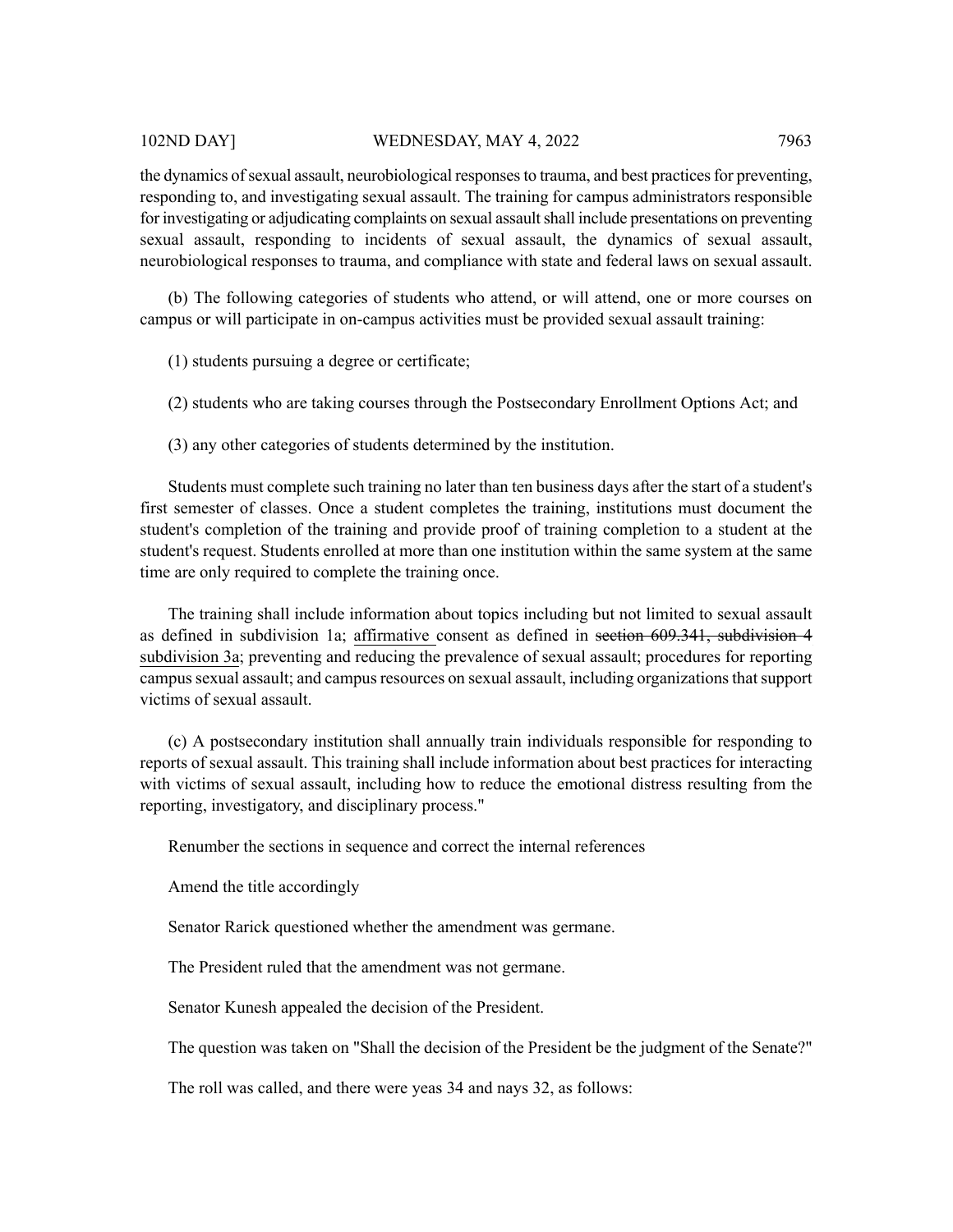| Abeler      | Dornink   | Ingebrigtsen | Mathews | Rosen     |
|-------------|-----------|--------------|---------|-----------|
| Anderson    | Draheim   | Jasinski     | Miller  | Senjem    |
| Bakk        | Duckworth | Johnson      | Nelson  | Tomassoni |
| Benson      | Eichorn   | Kiffmeyer    | Newman  | Utke      |
| Chamberlain | Gazelka   | Koran        | Osmek   | Weber     |
| Coleman     | Goggin    | Lang         | Pratt   | Westrom   |
| Dahms       | Howe      | Limmer       | Rarick  |           |

Those who voted in the affirmative were:

Pursuant to Rule 40, Senator Jasinski cast the affirmative vote on behalf of the following Senators: Anderson, Benson, Coleman, Gazelka, Goggin, Howe, Lang, Limmer, and Tomassoni.

Those who voted in the negative were:

| Bigham<br>Carlson<br>Champion<br>Clausen<br>Cwodzinski<br>Dibble | Eaton<br>Eken<br>Fateh<br>Frentz<br>Hawj<br>Hoffman | Isaacson<br>Johnson Stewart<br>Kent<br>Klein<br>Kunesh<br>Latz | Marty<br>McEwen<br>Murphy<br>Newton<br>Pappas<br>Port | Rest<br>Torres Ray<br>Wiger<br>Wiklund |
|------------------------------------------------------------------|-----------------------------------------------------|----------------------------------------------------------------|-------------------------------------------------------|----------------------------------------|
| Dziedzic                                                         | Housley                                             | López Franzen                                                  | Putnam                                                |                                        |

Pursuant to Rule 40, Senator Kunesh cast the negative vote on behalf of the following Senators: Cwodzinski, Eaton, Kent, López Franzen, Marty, Newton, Pappas, Rest, Torres Ray, and Wiklund.

So the decision of the President was sustained.

Senator Clausen moved to amend H.F. No. 3872, as amended pursuant to Rule 45, adopted by the Senate May 3, 2022, as follows:

(The text of the amended House File is identical to S.F. No. 3510.)

Page 2, line 9, delete "5,261,000" and insert "4,768,000"

Page 2, line 23, delete "500,000" and insert "7,000"

Page 2, line 29, delete "\$500,000" and insert "\$7,000"

Page 4, line 30, delete "275,019,000" and insert "275,512,000"

Page 4, after line 33, insert:

"Sec. 5. Laws 2021, First Special Session chapter 2, article 1, section 2, subdivision 2, is amended to read:

## Subd. 2. **State Grants** 210,037,000

210,037,000<br>210,530,000

If the appropriation in this subdivision for either year is insufficient, the appropriation for the other year is available for it."

Page 20, after line 22, insert:

"Sec. 3. Minnesota Statutes 2020, section 136A.121, subdivision 5, is amended to read: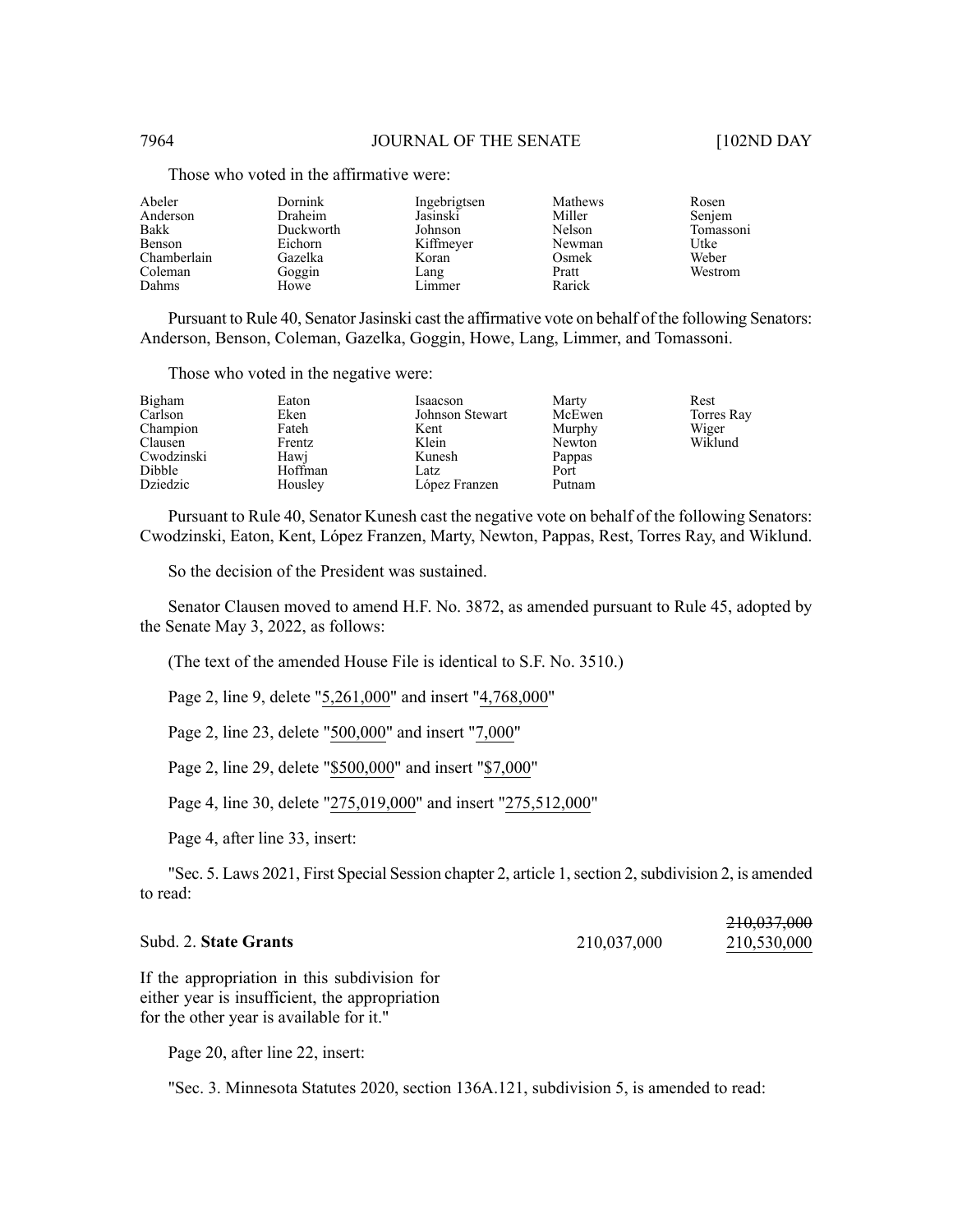Subd. 5. **Grant stipends.** The grant stipend shall be based on a sharing of responsibility for covering the recognized cost of attendance by the applicant, the applicant's family, and the government. The amount of a financial stipend must not exceed a grant applicant's recognized cost of attendance, as defined in subdivision 6, after deducting the following:

(1) the assigned student responsibility of at least  $50-48$  percent of the cost of attending the institution of the applicant's choosing;

(2) the assigned family responsibility as defined in section 136A.101; and

(3) the amount of a federal Pell grant award for which the grant applicant is eligible.

The minimum financial stipend is \$100 per academic year."

Renumber the sections in sequence and correct the internal references

Amend the title accordingly

The question was taken on the adoption of the amendment.

The roll was called, and there were yeas 32 and nays 35, as follows:

Those who voted in the affirmative were:

| Bigham     | Eaton    | Johnson Stewart | Marty  | Rest       |
|------------|----------|-----------------|--------|------------|
| Carlson    | Eken     | Kent            | McEwen | Torres Ray |
| Champion   | Fateh    | Klein           | Murphy | Wiger      |
| Clausen    | Frentz   | Kunesh          | Newton | Wiklund    |
| Cwodzinski | Hawj     | Latz            | Pappas |            |
| Dibble     | Hoffman  | Limmer          | Port   |            |
| Dziedzic   | Isaacson | López Franzen   | Putnam |            |

Pursuant to Rule 40, Senator Jasinski cast the affirmative vote on behalf of the following Senator: Limmer.

Pursuant to Rule 40, Senator Kunesh cast the affirmative vote on behalf of the following Senators: Cwodzinski, Eaton, Kent, López Franzen, Marty, McEwen, Newton, Pappas, Rest, Torres Ray, and Wiklund.

Those who voted in the negative were:

| Abeler      | Dornink        | Howe         | Mathews | Rosen     |
|-------------|----------------|--------------|---------|-----------|
| Anderson    | <b>Draheim</b> | Ingebrigtsen | Miller  | Ruud      |
| Bakk        | Duckworth      | Jasinski     | Nelson  | Senjem    |
| Benson      | Eichorn        | Johnson      | Newman  | Tomassoni |
| Chamberlain | Gazelka        | Kiffmeyer    | Osmek   | Utke      |
| Coleman     | Goggin         | Koran        | Pratt   | Weber     |
| Dahms       | Housley        | Lang         | Rarick  | Westrom   |

Pursuant to Rule 40, Senator Jasinski cast the negative vote on behalf of the following Senators: Anderson, Benson, Coleman, Gazelka, Goggin, Howe, Lang, Senjem, and Tomassoni.

The motion did not prevail. So the amendment was not adopted.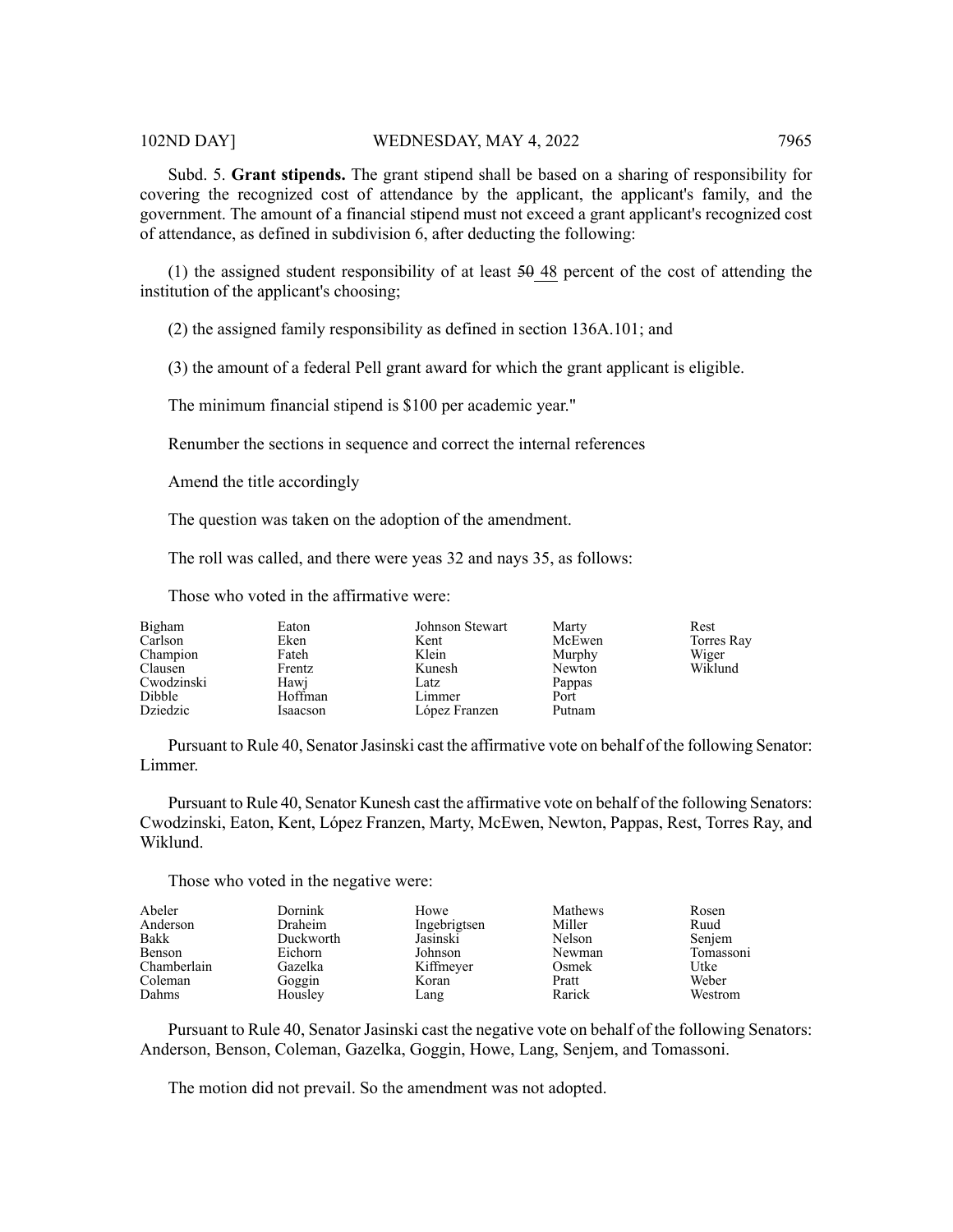Senator Rarick moved to amend H.F. No. 3872, as amended pursuant to Rule 45, adopted by the Senate May 3, 2022, as follows:

(The text of the amended House File is identical to S.F. No. 3510.)

Page 4, line 24, after the period, insert "As a condition of receiving this supplemental appropriation, a commission must be established and the duties specified under section 12 must be accomplished. If the commission is not established, the base amount for fiscal year 2024 and later is \$0."

Page 26, after line 13, insert:

# "Sec. 12. **UNIVERSITY OF MINNESOTA SPECIAL COMMISSION ON INTERCOLLEGIATE SPORTS.**

It is requested that the Board of Regents of the University of Minnesota establish a special commission to conduct a comprehensive review and evaluation of the role of intercollegiate athletics at the University of Minnesota. If the commission is established, the duties of the commission must include but are not limited to determining the value of athletics and the preservation of intercollegiate sports opportunities for university students, exploring reasonable financing models for nonrevenue sports, and establishing evidence-based proposals to guide decisions affecting the future of athletics at the University of Minnesota. If the commission is established, it is requested that the research and findings of the commission be provided to members of the legislative committees with jurisdiction over higher education issues."

Renumber the sections in sequence and correct the internal references

Amend the title accordingly

Senator Clausen moved to amend the Rarick amendment to H.F. No. 3872 as follows:

Page 1, delete lines 4 to 7

The question was taken on the adoption of the Clausen amendment to the Rarick amendment.

The roll was called, and there were yeas 33 and nays 34, as follows:

Those who voted in the affirmative were:

| Abeler     | Dziedzic | Housley         | López Franzen | Putnam     |
|------------|----------|-----------------|---------------|------------|
| Bigham     | Eaton    | Isaacson        | Marty         | Rest       |
| Carlson    | Eken     | Johnson Stewart | McEwen        | Torres Ray |
| Champion   | Fateh    | Kent            | Murphy        | Wiger      |
| Clausen    | Frentz   | Klein           | Newton        | Wiklund    |
| Cwodzinski | Hawj     | Kunesh          | Pappas        |            |
| Dibble     | Hoffman  | Latz            | Port          |            |

Pursuant to Rule 40, Senator Jasinski cast the affirmative vote on behalf of the following Senator: Housley.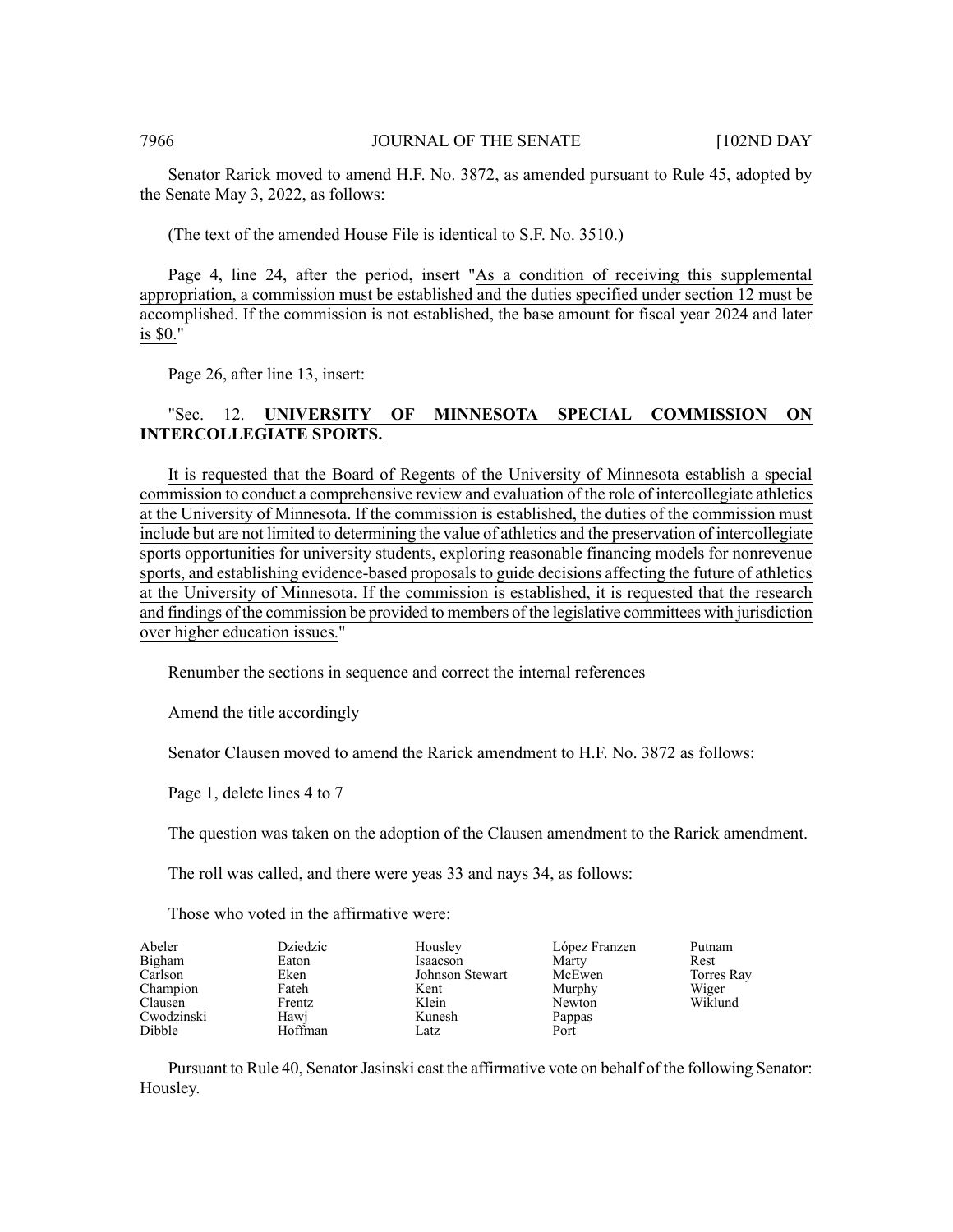Pursuant to Rule 40, Senator Kunesh cast the affirmative vote on behalf of the following Senators: Cwodzinski, Eaton, Kent, López Franzen, Marty, McEwen, Murphy, Newton, Pappas, Port, Rest, Torres Ray, and Wiklund.

Those who voted in the negative were:

| Anderson    | Draheim      | Jasinski  | Miller | Ruud      |
|-------------|--------------|-----------|--------|-----------|
| Bakk        | Duckworth    | Johnson   | Nelson | Senjem    |
| Benson      | Eichorn      | Kiffmeyer | Newman | Tomassoni |
| Chamberlain | Gazelka      | Koran     | Osmek  | Utke      |
| Coleman     | Goggin       | Lang      | Pratt  | Weber     |
| Dahms       | Howe         | Limmer    | Rarick | Westrom   |
| Dornink     | Ingebrigtsen | Mathews   | Rosen  |           |

Pursuant to Rule 40, Senator Jasinski cast the negative vote on behalf of the following Senators: Anderson, Benson, Coleman, Gazelka, Goggin, Howe, Lang, Limmer, and Tomassoni.

The motion did not prevail. So the amendment to the amendment was not adopted.

The question was taken on the adoption of the Rarick amendment.

The roll was called, and there were yeas 34 and nays 33, as follows:

Those who voted in the affirmative were:

| Anderson<br>Bakk<br>Benson<br>Chamberlain<br>Coleman<br>Dahms | Draheim<br>Duckworth<br>Eichorn<br>Gazelka<br>Goggin<br>Housley | Ingebrigtsen<br>Jasinski<br>Johnson<br>Kiffmeyer<br>Koran<br>Lang | Miller<br>Newman<br>Osmek<br>Pratt<br>Rarick<br>Rosen | Senjem<br>Tomassoni<br>Utke<br>Weber<br>Westrom |
|---------------------------------------------------------------|-----------------------------------------------------------------|-------------------------------------------------------------------|-------------------------------------------------------|-------------------------------------------------|
|---------------------------------------------------------------|-----------------------------------------------------------------|-------------------------------------------------------------------|-------------------------------------------------------|-------------------------------------------------|

Pursuant to Rule 40, Senator Jasinski cast the affirmative vote on behalf of the following Senators: Anderson, Benson, Coleman, Eichorn, Gazelka, Goggin, Housley, Howe, Lang, and Tomassoni.

Those who voted in the negative were:

| Bigham<br>Carlson<br>Champion<br>Clausen<br>Cwodzinski<br>Dibble | Eaton<br>Eken<br>Fateh<br>Frentz<br>Hawi<br>Hoffman | Johnson Stewart<br>Kent<br>Klein<br>Kunesh<br>Latz<br>Limmer | Marty<br>McEwen<br>Murphy<br>Nelson<br>Newton<br>Pappas | Putnam<br>Rest<br>Torres Ray<br>Wiger<br>Wiklund |
|------------------------------------------------------------------|-----------------------------------------------------|--------------------------------------------------------------|---------------------------------------------------------|--------------------------------------------------|
| Dziedzic                                                         | Isaacson                                            | López Franzen                                                | Port                                                    |                                                  |

Pursuant to Rule 40, Senator Jasinski cast the negative vote on behalf of the following Senator: Limmer.

Pursuant to Rule 40, Senator Kunesh cast the negative vote on behalf of the following Senators: Champion, Cwodzinski, Eaton, Kent, López Franzen, Marty, McEwen, Murphy, Newton, Pappas, Port, Rest, Torres Ray, and Wiklund.

The motion prevailed. So the amendment was adopted.

H.F. No. 3872 was read the third time, as amended, and placed on its final passage.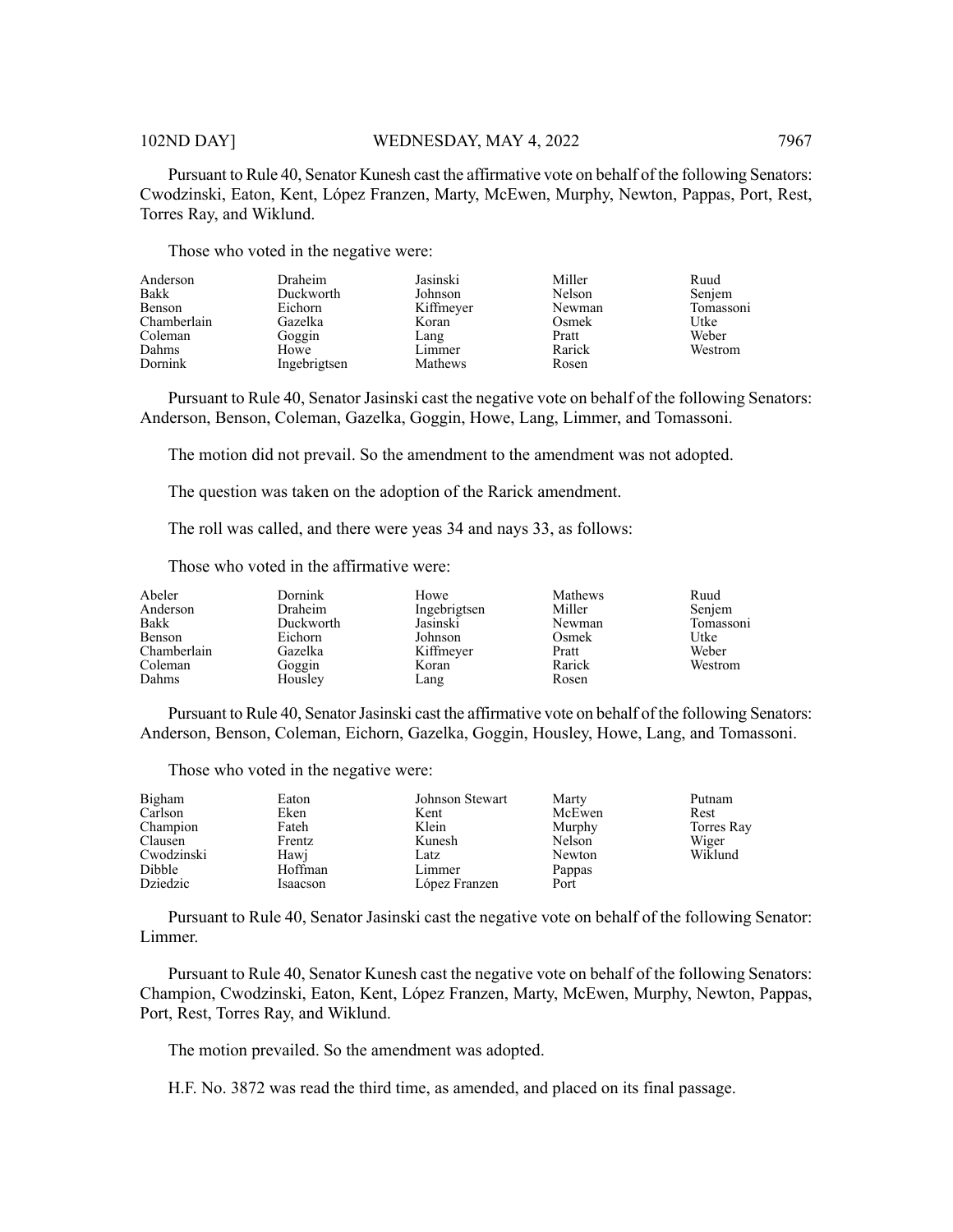The question was taken on the passage of the bill, as amended.

The roll was called, and there were yeas 39 and nays 28, as follows:

Those who voted in the affirmative were:

| Abeler<br>Dornink<br>Draheim<br>Anderson<br>Bakk<br>Duckworth<br>Benson<br>Eichorn<br>Chamberlain<br>Eken<br>Clausen<br>Gazelka<br>Coleman<br>Goggin<br>Hoffman<br>Dahms | Housley<br>Howe<br>Ingebrigtsen<br>Jasinski<br>Johnson<br>Kiffmeyer<br>Koran<br>Lang | Limmer<br>Mathews<br>Miller<br>Nelson<br>Newman<br>Osmek<br>Pratt<br>Rarick | Rosen<br>Ruud<br>Senjem<br>Tomassoni<br>Utke<br>Weber<br>Westrom |
|--------------------------------------------------------------------------------------------------------------------------------------------------------------------------|--------------------------------------------------------------------------------------|-----------------------------------------------------------------------------|------------------------------------------------------------------|
|--------------------------------------------------------------------------------------------------------------------------------------------------------------------------|--------------------------------------------------------------------------------------|-----------------------------------------------------------------------------|------------------------------------------------------------------|

Pursuant to Rule 40, Senator Jasinski cast the affirmative vote on behalf of the following Senators: Anderson, Benson, Coleman, Eichorn, Gazelka, Goggin, Housley, Howe, Lang, Limmer, and Tomassoni.

Those who voted in the negative were:

| Bigham     | Eaton           | Kent          | McEwen | Rest       |
|------------|-----------------|---------------|--------|------------|
| Carlson    | Fateh           | Klein         | Murphy | Torres Ray |
| Champion   | Frentz          | Kunesh        | Newton | Wiger      |
| Cwodzinski | Hawi            | Latz          | Pappas | Wiklund    |
| Dibble     | Isaacson        | López Franzen | Port   |            |
| Dziedzic   | Johnson Stewart | Marty         | Putnam |            |

Pursuant to Rule 40, Senator Kunesh cast the negative vote on behalf of the following Senators: Cwodzinski, Eaton, Kent, Marty, McEwen, Murphy, Newton, Pappas, Port, Rest, Torres Ray, and Wiklund.

So the bill, as amended, was passed and its title was agreed to.

#### **RECESS**

Senator Miller moved that the Senate do now recess subject to the call of the President. The motion prevailed.

After a brief recess, the President called the Senate to order.

## **APPOINTMENTS**

Senator Miller from the Subcommittee on Conference Committees recommends that the following Senators be and they hereby are appointed as a Conference Committee on:

S.F. No. 4410: Senators Abeler, Utke, Koran, Benson, and Hoffman.

H.F. No. 4293: Senators Kiffmeyer, Newman, Howe, Jasinski, and Dibble.

H.F. No. 4366: Senators Westrom, Draheim, Dornink, Pratt, and Dziedzic.

Senator Miller moved that the foregoing appointments be approved. The motion prevailed.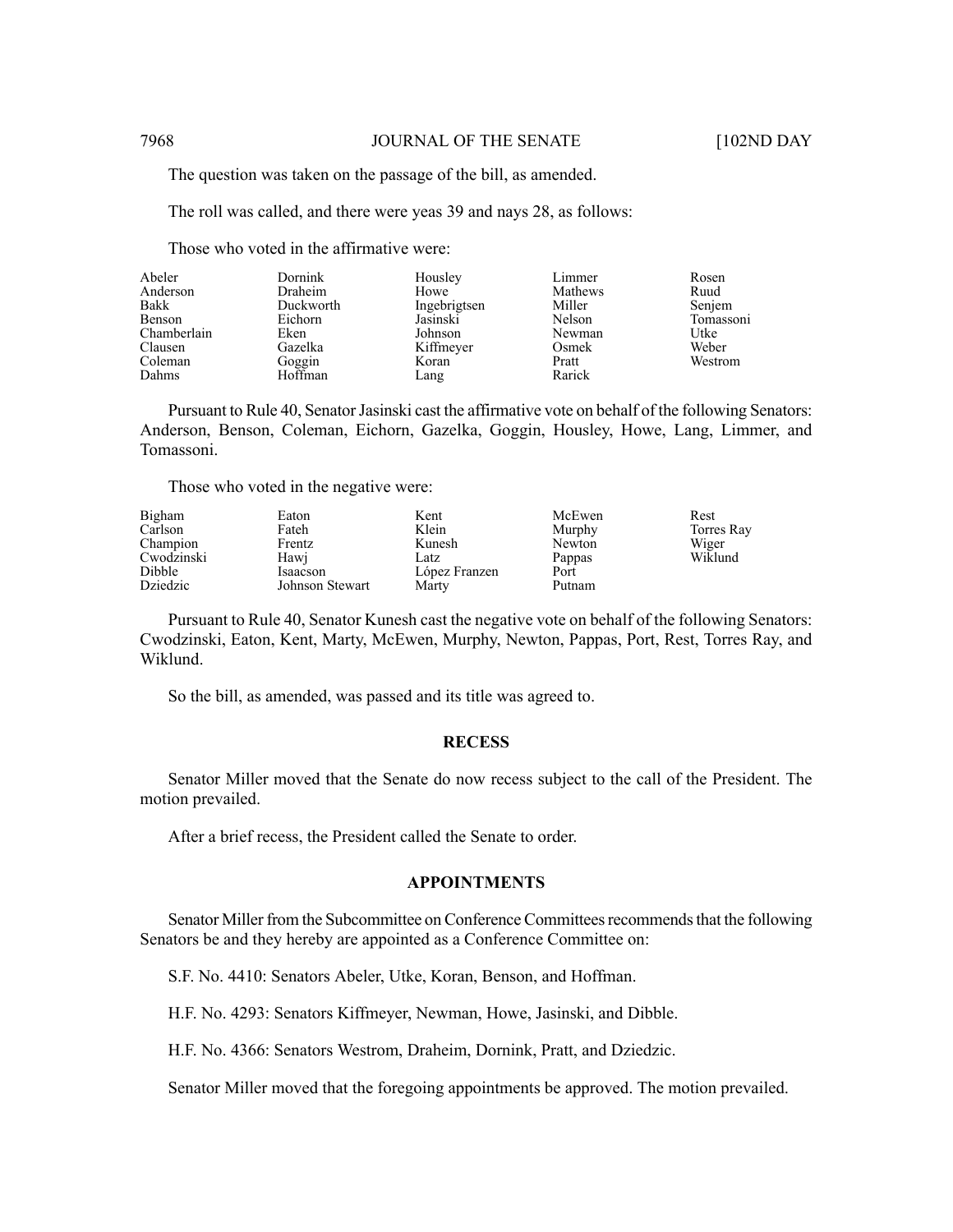# **ADJOURNMENT**

Senator Miller moved that the Senate do now adjourn until 11:00 a.m., Thursday, May 5, 2022. The motion prevailed.

Cal R. Ludeman, Secretary of the Senate